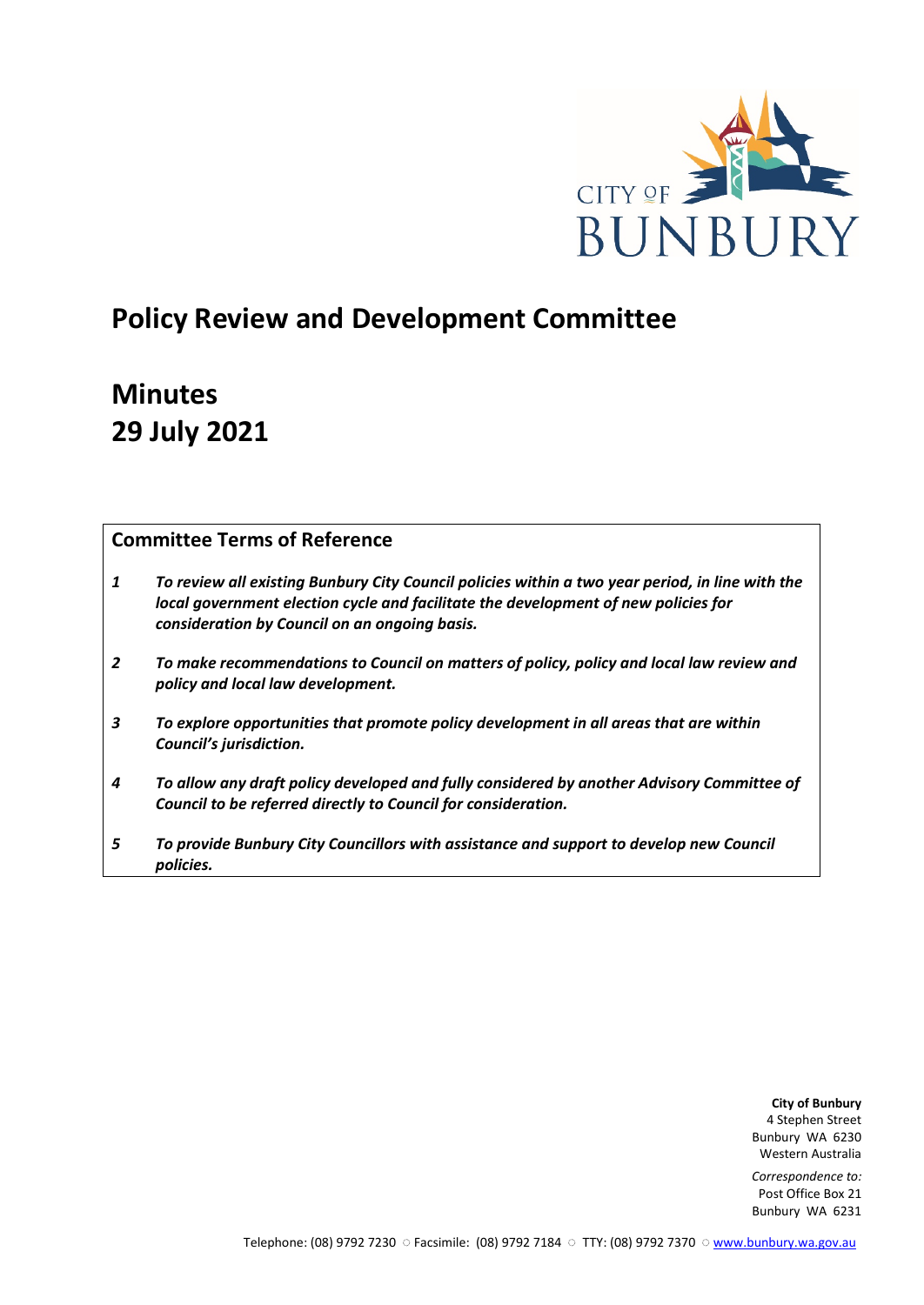

# **PRDC Minutes**

29 July 2021

Members of the public to note that recommendations made by this committee are not final and will be subject to adoption (or otherwise) at a future meeting of the Bunbury City Council.

|  |  | <b>Table of Contents</b> |  |  |  |
|--|--|--------------------------|--|--|--|
|  |  |                          |  |  |  |

#### Item No

# Subject

#### Page No

| 1.  |     |  |  |  |  |  |
|-----|-----|--|--|--|--|--|
| 2.  |     |  |  |  |  |  |
| 3.  |     |  |  |  |  |  |
| 4.  |     |  |  |  |  |  |
|     | 4.1 |  |  |  |  |  |
|     | 4.2 |  |  |  |  |  |
| 5.  |     |  |  |  |  |  |
| 6.  |     |  |  |  |  |  |
| 7.  |     |  |  |  |  |  |
| 8.  |     |  |  |  |  |  |
|     | 8.1 |  |  |  |  |  |
|     | 8.2 |  |  |  |  |  |
|     | 8.3 |  |  |  |  |  |
|     | 8.4 |  |  |  |  |  |
|     | 8.5 |  |  |  |  |  |
|     | 8.6 |  |  |  |  |  |
|     | 8.7 |  |  |  |  |  |
|     | 8.8 |  |  |  |  |  |
|     | 8.9 |  |  |  |  |  |
| 9.  |     |  |  |  |  |  |
|     | 9.1 |  |  |  |  |  |
|     | 9.2 |  |  |  |  |  |
| 10. |     |  |  |  |  |  |
| 11. |     |  |  |  |  |  |
|     |     |  |  |  |  |  |
|     |     |  |  |  |  |  |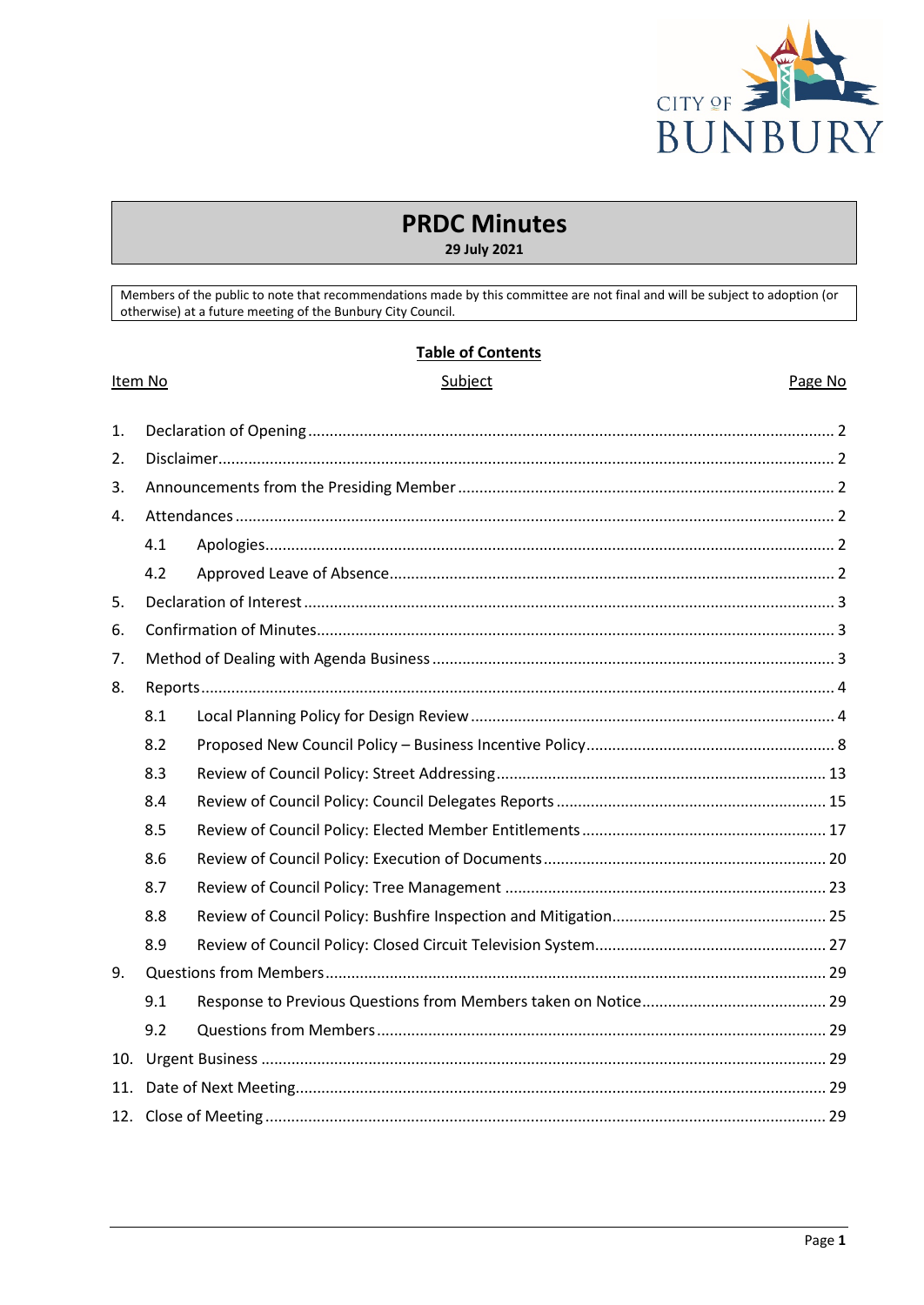# <span id="page-2-0"></span>**1. Declaration of Opening**

The Presiding Member declared the meeting open at 10.30am.

# <span id="page-2-1"></span>**2. Disclaimer**

Not applicable to this committee.

# <span id="page-2-2"></span>**3. Announcements from the Presiding Member**

Nil

# <span id="page-2-3"></span>**4. Attendances**

# *Committee Members:*

| <b>Member Name</b>                   | Representing    |
|--------------------------------------|-----------------|
| Mayor Gary Brennan                   | City of Bunbury |
| Cr Wendy Giles (Deputy for Cr Steck) | City of Bunbury |
| Cr Amanda Yip                        | City of Bunbury |
| Cr Cheryl Kozisek (Presiding Member) | City of Bunbury |
| Cr Tresslyn Smith                    | City of Bunbury |

\_\_\_\_\_\_\_\_\_\_\_\_\_\_\_\_\_\_\_\_\_\_\_\_\_\_\_\_\_\_\_\_\_\_\_\_\_\_\_\_\_\_\_\_\_\_\_\_\_\_\_\_\_\_\_\_\_\_\_\_\_\_\_\_\_\_\_\_\_\_\_\_\_\_\_\_\_\_\_\_\_\_\_\_\_\_\_\_\_\_\_\_\_\_\_

# *Ex-officio Members (non-voting):*

| Member Name     | Representing                     |
|-----------------|----------------------------------|
| Mr Gary Barbour | Director Sustainable Communities |

# *Support Staff:*

| <b>Name</b>         | <b>Title</b>                                    |
|---------------------|-------------------------------------------------|
| Mr Greg Golinski    | <b>Manager Governance</b>                       |
| Mrs Leanne French   | Senior Governance and Risk Officer              |
| Mr Kelvin Storey    | Team Leader Strategic Planning and Urban Design |
| Mr Mark Allies      | Team Leader Rangers and Emergency Management    |
| Ms Kristen Anderson | Team Leader Economic Development                |
| Mrs Sarah Upton     | <b>Manager Community Services</b>               |

# <span id="page-2-4"></span>**4.1 Apologies**

Cr Steck

# <span id="page-2-5"></span>**4.2 Approved Leave of Absence**

Nil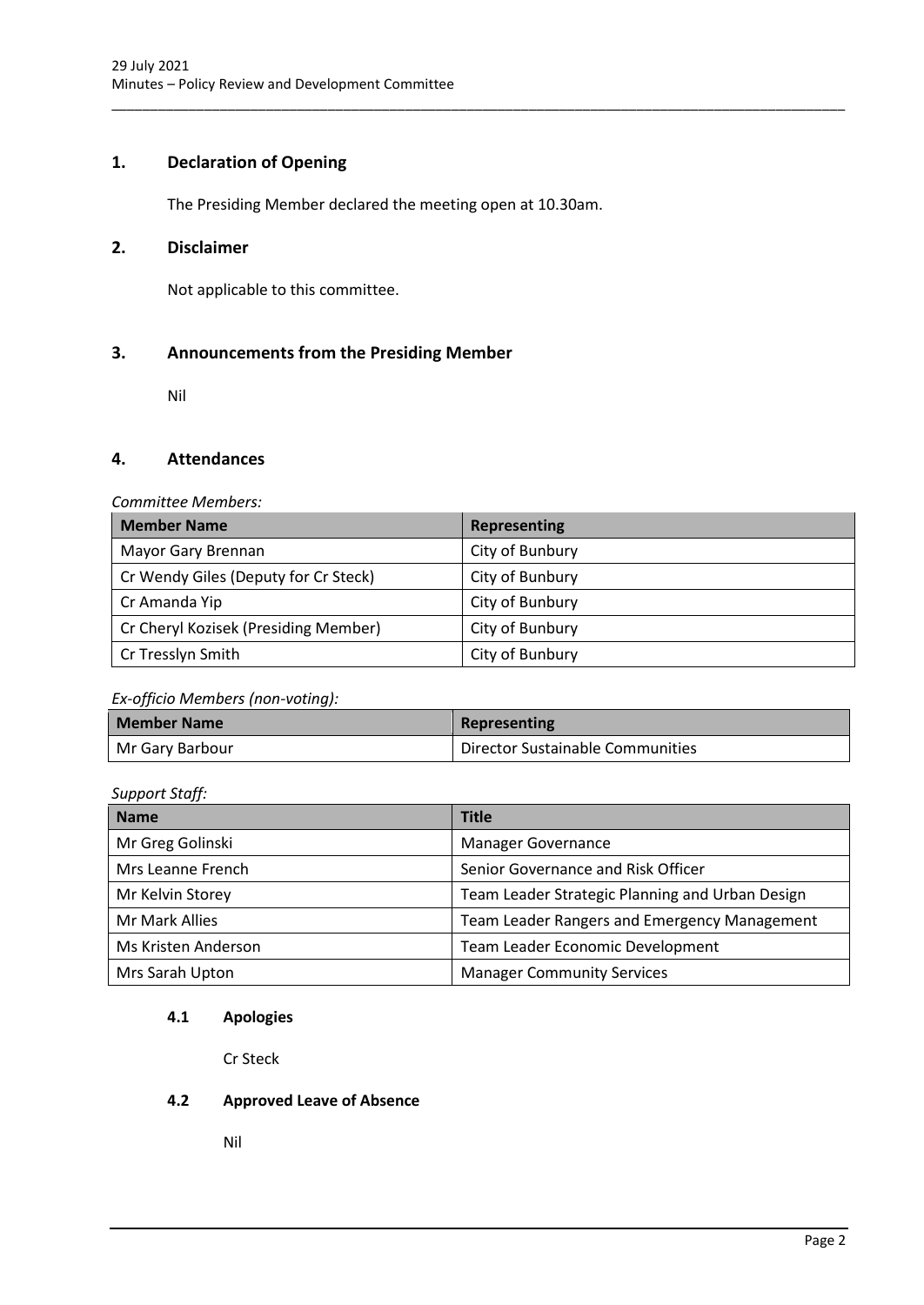# <span id="page-3-0"></span>**5. Declaration of Interest**

Nil

# <span id="page-3-1"></span>**6. Confirmation of Minutes**

Committee Decision: Moved: Cr Yip Seconded: Cr Smith

\_\_\_\_\_\_\_\_\_\_\_\_\_\_\_\_\_\_\_\_\_\_\_\_\_\_\_\_\_\_\_\_\_\_\_\_\_\_\_\_\_\_\_\_\_\_\_\_\_\_\_\_\_\_\_\_\_\_\_\_\_\_\_\_\_\_\_\_\_\_\_\_\_\_\_\_\_\_\_\_\_\_\_\_\_\_\_\_\_\_\_\_\_\_\_

*The minutes of the Policy Review and Development Committee Meeting held on 27 May 2021 are confirmed as a true and accurate record.*

**CARRIED**

# <span id="page-3-2"></span>**7. Method of Dealing with Agenda Business**

All items were dealt with in the order they appeared in the agenda.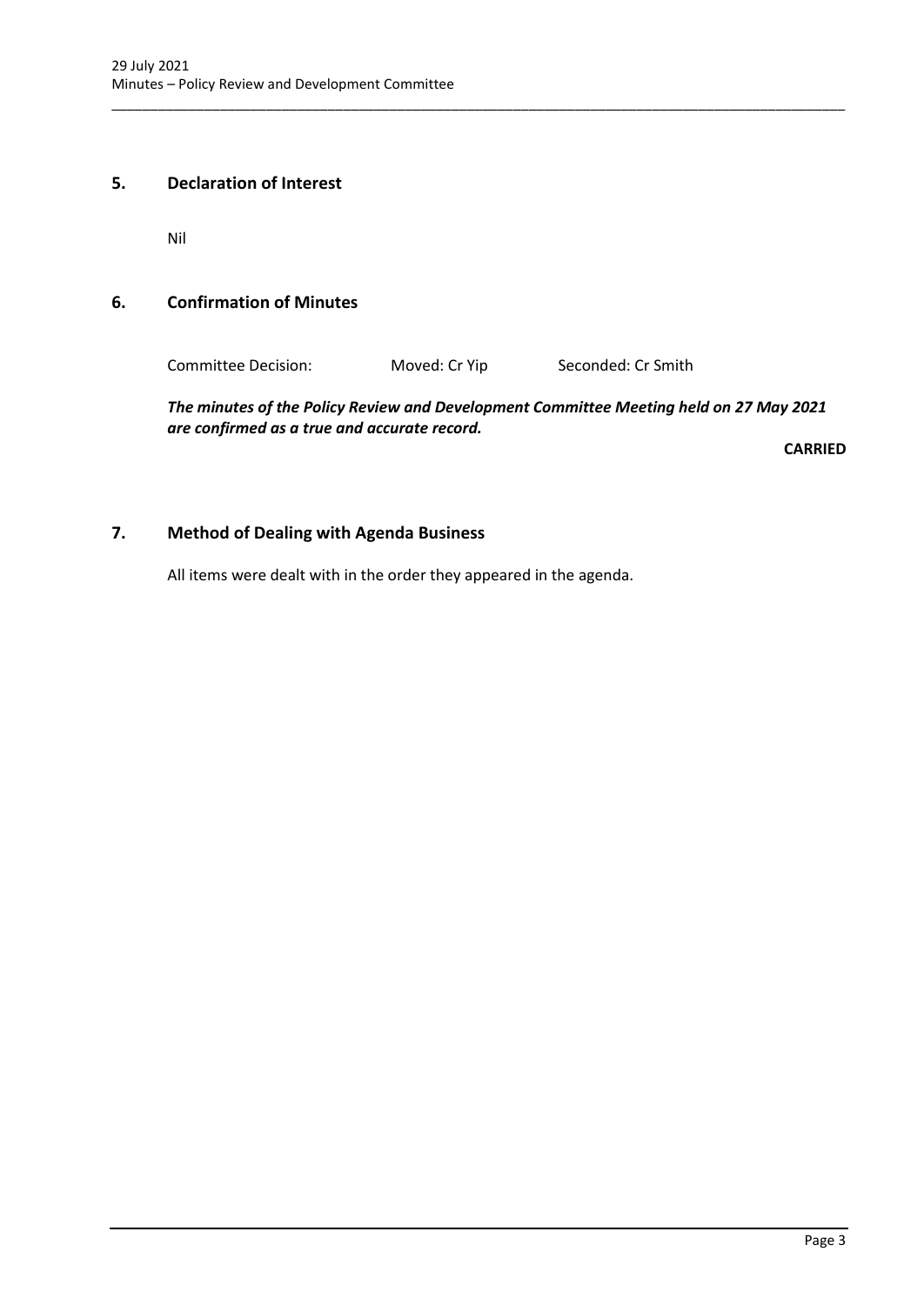# <span id="page-4-1"></span><span id="page-4-0"></span>**8. Reports**

# **8.1 Local Planning Policy for Design Review**

| File Ref:                   | COB/3401                                       |                                                      |  |                             |  |
|-----------------------------|------------------------------------------------|------------------------------------------------------|--|-----------------------------|--|
| Applicant/Proponent:        |                                                | <b>Internal Report</b>                               |  |                             |  |
| Responsible Officer:        |                                                | Kelvin Storey, Team Leader Planning and Urban Design |  |                             |  |
| <b>Responsible Manager:</b> |                                                | Felicity Anderson, Manager City Growth               |  |                             |  |
| Executive:                  | Gary Barbour, Director Sustainable Communities |                                                      |  |                             |  |
| Authority/Discretion:       | $\Box$                                         | Advocacy                                             |  | Review                      |  |
|                             | 冈                                              | Executive/Strategic                                  |  | Quasi-Judicial              |  |
|                             | $\Box$                                         | Legislative                                          |  | <b>Information Purposes</b> |  |
| Attachments:                | Appendix 1.1 - Draft Local Planning Policy     |                                                      |  |                             |  |
|                             | Appendix 1.2 - Supporting Framework            |                                                      |  |                             |  |

\_\_\_\_\_\_\_\_\_\_\_\_\_\_\_\_\_\_\_\_\_\_\_\_\_\_\_\_\_\_\_\_\_\_\_\_\_\_\_\_\_\_\_\_\_\_\_\_\_\_\_\_\_\_\_\_\_\_\_\_\_\_\_\_\_\_\_\_\_\_\_\_\_\_\_\_\_\_\_\_\_\_\_\_\_\_\_\_\_\_\_\_\_\_\_

# **Summary**

Design Review Panels (DRPs) are groups of independent experts who advise on the design quality of a project or development proposal. Over the last 18 months officers have worked with other local authorities located within the South West region to establish a South West Joint Design Review Panel (SWJDRP).

A Memorandum of Understanding (MOU) and Terms of Reference (TOR) have been prepared by the participating local governments. These and other arrangements related to the initiation of the SWJDRP was reported at the Council Meeting held on 8 June 2021.

To support the process a local planning policy is required to:

- establish a 'head of power' to create a relationship between the development assessment and design review process
- outline the types of applications that will trigger design review
- address fees and charges.

# **Executive Recommendation**

That the Policy Review and Development Committee recommends that Council:

- 1. In accordance with clause 4 of 'Division 2 Local Planning Policies' under 'Part 2 Local Planning Framework' of 'Schedule 2 – Deemed provisions for local planning schemes' of the Planning and Development (Local Planning Schemes) Regulations 2015, proceed to advertise the draft Local Planning Policy for Design Review for public comment for a period of not less than 21 days.
- 2. Following public advertising, consider for adoption the draft Local Planning Policy for Design Review, along with any submissions lodged with the City of Bunbury during the public advertising period.

*Voting Requirement: Simple Majority Vote*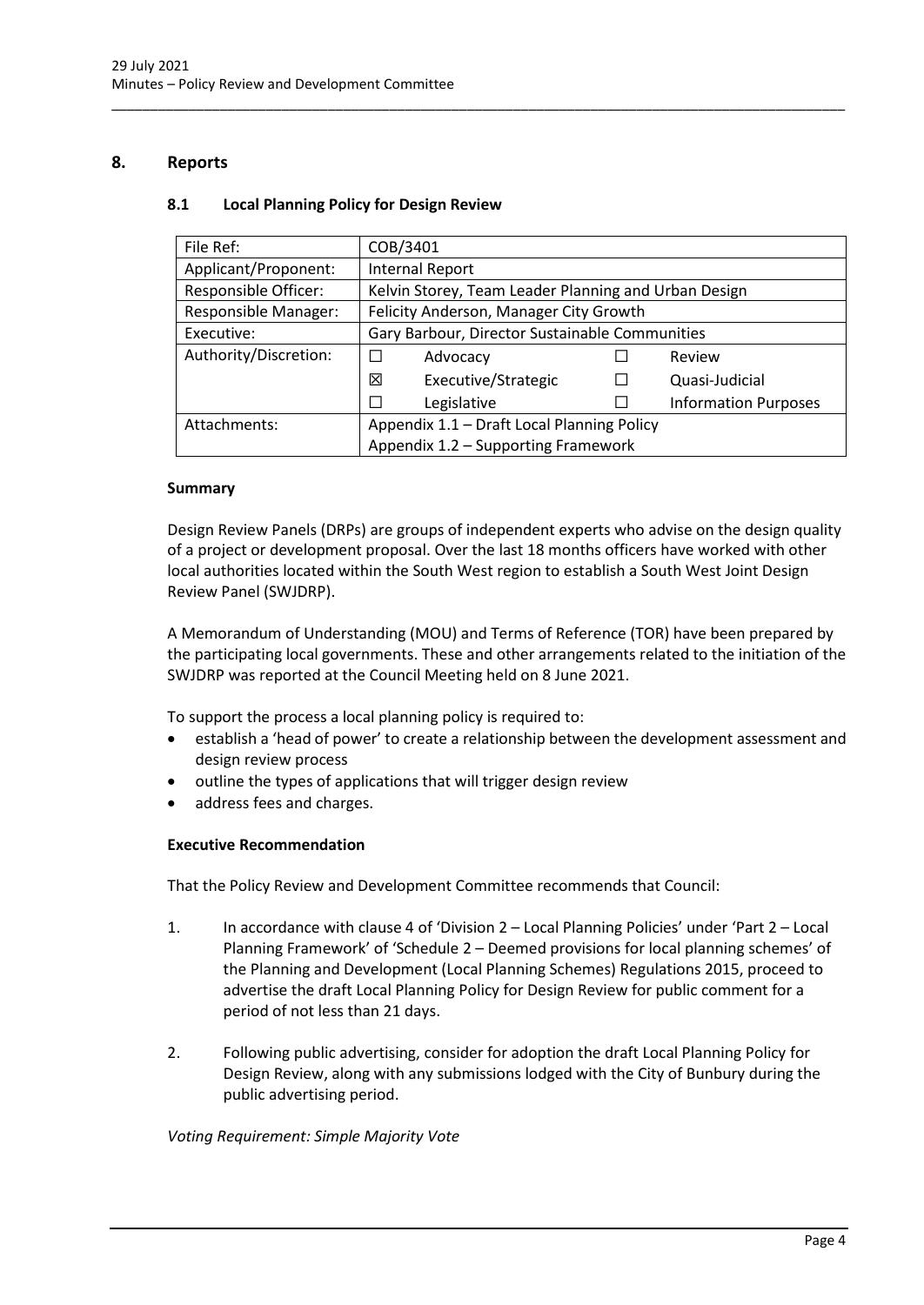# **Strategic Relevance**

| Theme 3:      | Our places and spaces                                                                                                                                        |
|---------------|--------------------------------------------------------------------------------------------------------------------------------------------------------------|
| Goal:         | A natural and built environment that reflects Bunbury's core values.                                                                                         |
| Objective 3.1 | A city that is easy to get around with attractive streetscapes and pathways                                                                                  |
|               | Objective 3.2 An irresistible city centre, with thriving businesses and a vibrant inner-city<br>residential community                                        |
| Objective 3.3 | High-quality urban design, well-planned neighbourhoods with housing choice,<br>and appropriate provision for diverse land uses to meet the community's needs |
| Objective 3.6 | The public health and amenity of the community is protected                                                                                                  |

\_\_\_\_\_\_\_\_\_\_\_\_\_\_\_\_\_\_\_\_\_\_\_\_\_\_\_\_\_\_\_\_\_\_\_\_\_\_\_\_\_\_\_\_\_\_\_\_\_\_\_\_\_\_\_\_\_\_\_\_\_\_\_\_\_\_\_\_\_\_\_\_\_\_\_\_\_\_\_\_\_\_\_\_\_\_\_\_\_\_\_\_\_\_\_

# **Regional Impact Statement**

The local governments of Augusta-Margaret River, Boyup Brook, Bunbury, Busselton, Bridgetown, Capel, Collie, Dardanup, Donnybrook Balingup, Harvey, Nannup collectively recognise the potential benefits of establishing a joint DRP in the South West region to assist in the assessment of development applications, structure plans and local planning policy.

The South West Development Commission indicated that they would provide a \$3,000 grant to assist in establishing the SWJDRP.

# **Background**

Design review is an independent and impartial evaluation process through which a panel of experts on the built environment assesses the design of a proposal. DRPs can be used for development applications, major public works, structure plans, local development plans and design related local planning policies.

DRP panels often contain a wide range of experience that can cover architecture, heritage, urban design, landscape architecture and planning. Their focus is on pre-lodgement advice, so that the DRP can influence the drafting of plans before the applicant is committed through fully worked up drawings.

Of the 29 metropolitan local governments in Perth, 25 have established DRPs. There are no DPRs in regional WA at the present time.

The Office for the Government Architect (OGA), the Department of Planning, Lands and Heritage and the South West Development Commission are supportive of establishing the SWJDRP.

# **Legislative and Council Policy Compliance**

State Planning Policy 7.0 states that planning authorities should establish or provide access to design review processes for complex planning proposals. This is set out in the WAPC's "Design Review Guide – Guidance for Local Governments to set up and operate a design review process".

The Planning and Development (Local Planning Schemes) Regulations 2015 enables local government to prepare local planning policies in response to any matter related to the planning and development of the Scheme area.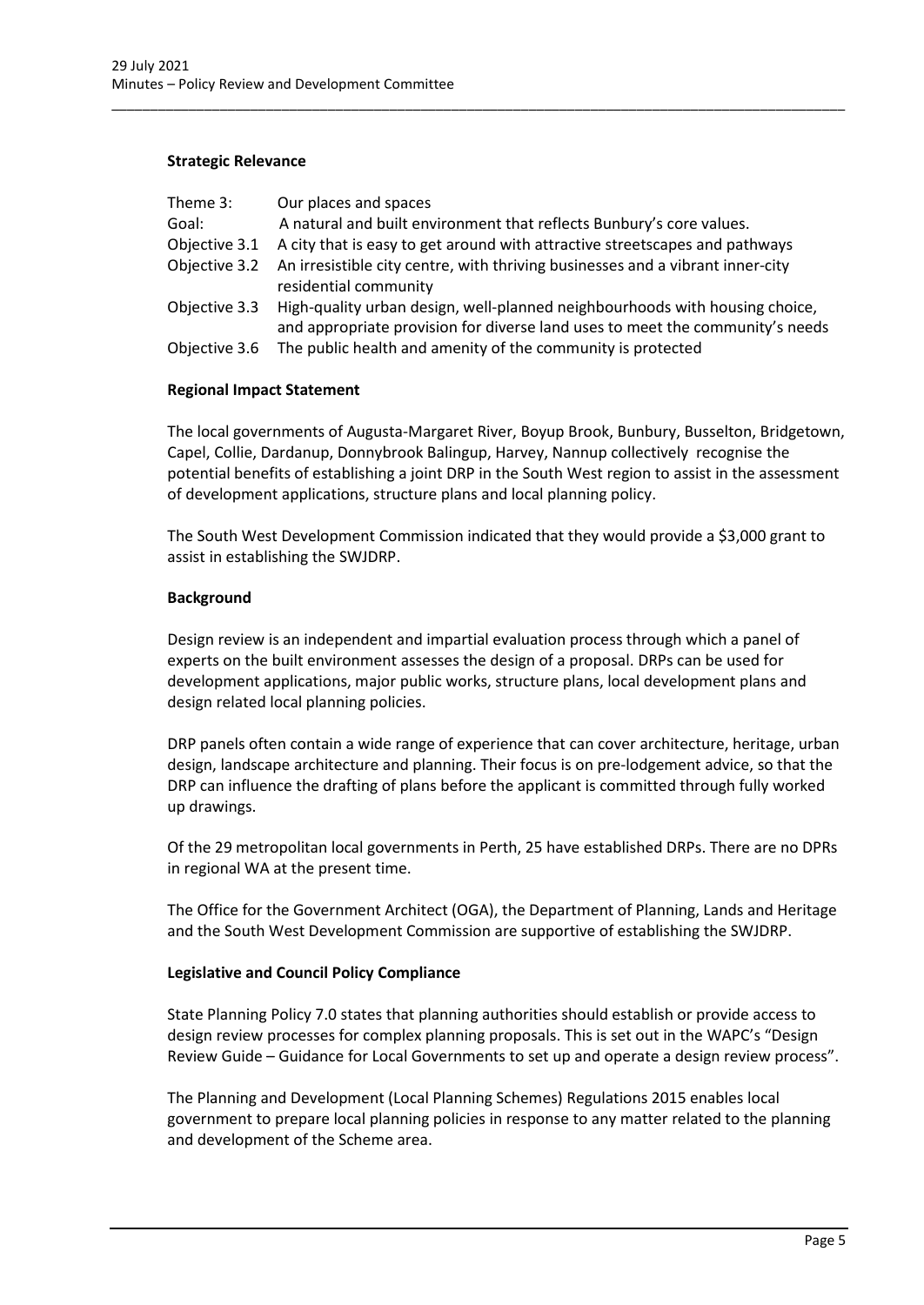# **Officer Comments**

Documents have already been drafted to assist in establishing the SWJDRP and these include a Memorandum of Understanding, Terms of Reference, and a City of Bunbury local planning policy. The draft local planning policy seeks to strike a balance in terms of what proposals would trigger a SWJDRP review. Although the threshold can be set at the discretion of the local government, it is generally intended to only capture the larger development applications where a 90-day timeframe applies that will allow sufficient time for design review to occur.

\_\_\_\_\_\_\_\_\_\_\_\_\_\_\_\_\_\_\_\_\_\_\_\_\_\_\_\_\_\_\_\_\_\_\_\_\_\_\_\_\_\_\_\_\_\_\_\_\_\_\_\_\_\_\_\_\_\_\_\_\_\_\_\_\_\_\_\_\_\_\_\_\_\_\_\_\_\_\_\_\_\_\_\_\_\_\_\_\_\_\_\_\_\_\_

The local planning policy as drafted allows for three design reviews at no cost to the proponent, provided one of the reviews occurs before the lodgement of a development application. This arrangement is intended to incentivise early engagement with the panel, which increases opportunities for SWJDRP feedback to be incorporated into a design at a lower cost to the proponent.

The draft Local Planning Policy for Design Review is **attached** at Appendix 1**.**

# **Analysis of Financial and Budget Implications**

The estimated budget for operating the SWJDRP would be \$33,070 annually based on 12 meetings per year. Under the terms of the MOU the meeting costs would be divided equally between those local authorities with matters to be considered at a particular meeting. If three authorities had items every meeting, the total cost to the City would be around \$11,000 (onethird of \$33,070).

The initial assumptions to inform the budget are based on half of the meetings having agendas shared (with other local authorities) and half without. This results in a cost of \$16,535, which can be reviewed once the panel is operational and there is a better understanding of the frequency of the City's and Shires presenting items and sharing agendas.

Based on the above, a budget allocation of \$16,600 for the 21/22 financial year was requested through the budgeting process. Further explanation regarding how this figure was arrived at and the overarching framework generally is **attached** at Appendix 2.

# **Community Consultation**

After being considered by the Policy Review and Development Committee the draft Local Planning Policy for Design Review will be reported to the next available meeting of Council, and then advertised for public comment for 21 days as per Part 2, Division 1, Clause 4 of the Planning and Development (Local Planning Schemes) Regulations 2015. Information will be made available during the advertising period further how the SWJDRP is intended to operate and the types of matters which will be considered.

# **Councillor/Officer Consultation**

A series of internal planning workshops were held with officers to scope out and discuss the SWJDRP. City Officers led the 'Design Review Panel Establishment Working Group' with representatives attending from all South West local government authorities.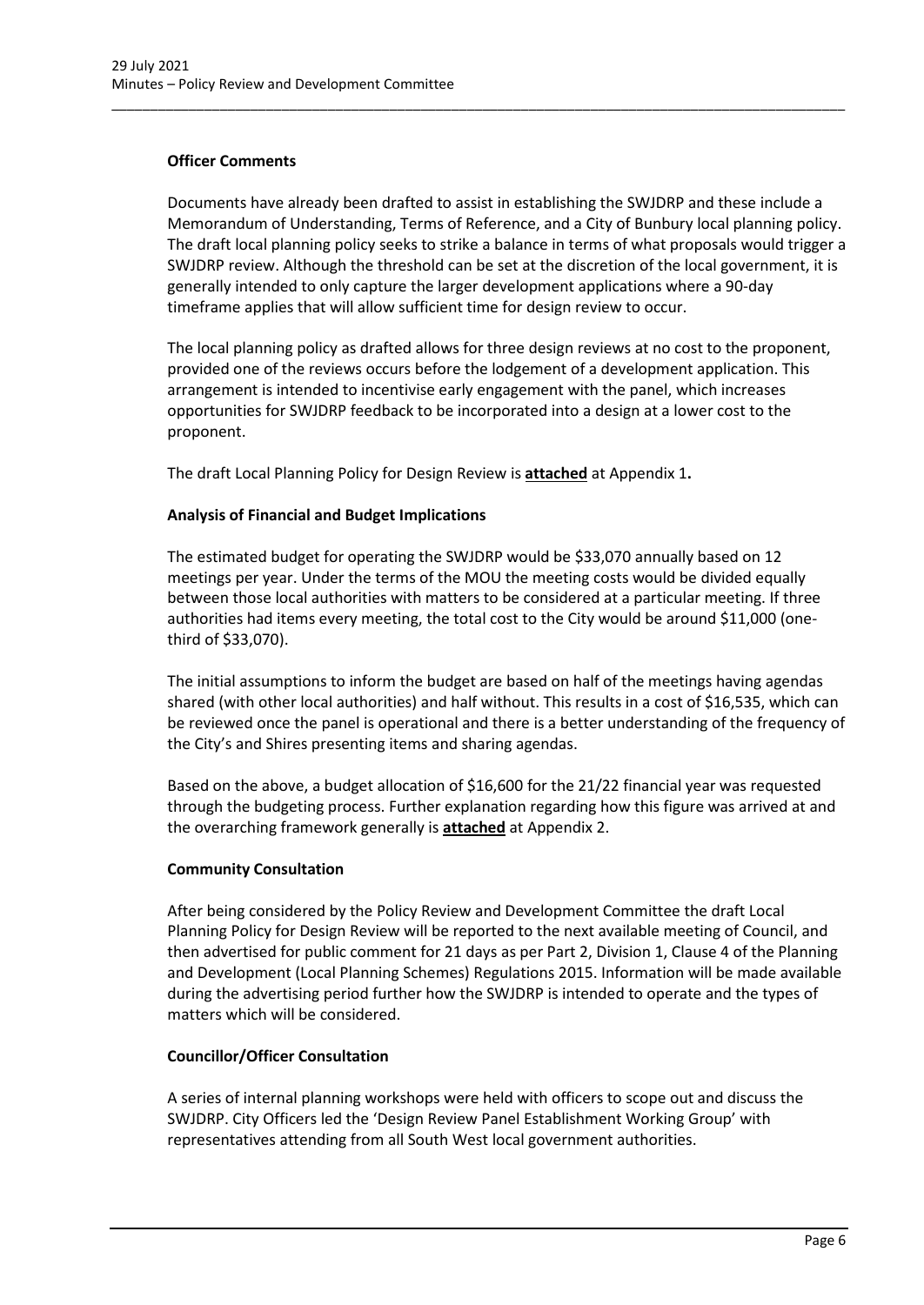The arrangements for initiating the SWJDRP was presented at the Council Meeting held on 8 June 2021.

\_\_\_\_\_\_\_\_\_\_\_\_\_\_\_\_\_\_\_\_\_\_\_\_\_\_\_\_\_\_\_\_\_\_\_\_\_\_\_\_\_\_\_\_\_\_\_\_\_\_\_\_\_\_\_\_\_\_\_\_\_\_\_\_\_\_\_\_\_\_\_\_\_\_\_\_\_\_\_\_\_\_\_\_\_\_\_\_\_\_\_\_\_\_\_

# **Timeline: Council Decision Implementation**

Advertising of the draft Local Planning Policy for Design Review for public comment for a period of not less than 21 days will commence following Council's determination.

# **Outcome of Meeting – 29 July 2021**

General discussion took place in relation to this item.

The executive recommendation was moved by Cr Yip and seconded by Cr Smith and was carried unanimously as follows:

*That the Policy Review and Development Committee recommends that Council:*

- *1. In accordance with clause 4 of 'Division 2 – Local Planning Policies' under 'Part 2 – Local Planning Framework' of 'Schedule 2 – Deemed provisions for local planning schemes' of the Planning and Development (Local Planning Schemes) Regulations 2015, proceed to advertise the draft Local Planning Policy for Design Review for public comment for a period of not less than 21 days.*
- *2. Following public advertising, consider for adoption the draft Local Planning Policy for Design Review, along with any submissions lodged with the City of Bunbury during the public advertising period.*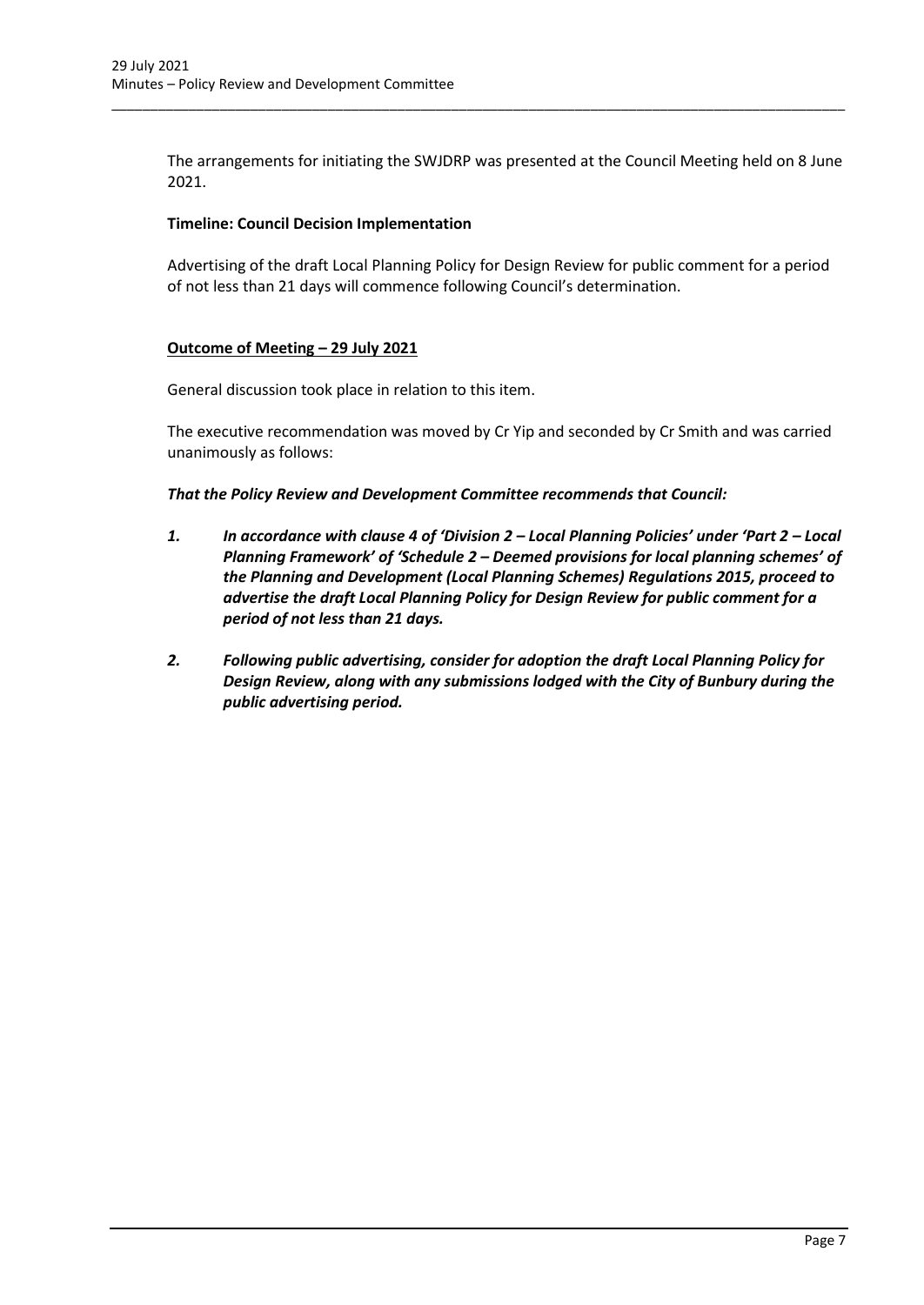# **8.2 Proposed New Council Policy – Business Incentive Policy**

| <b>File Ref:</b>                                                              | COB/2297x COB/306                                   |  |                |  |  |
|-------------------------------------------------------------------------------|-----------------------------------------------------|--|----------------|--|--|
| <b>Applicant/Proponent:</b>                                                   | Internal Report                                     |  |                |  |  |
| <b>Responsible Officer:</b>                                                   | Cassidy McGuire, Economic Development Officer       |  |                |  |  |
| <b>Responsible Manager:</b>                                                   | Felicity Anderson, Manager City Growth              |  |                |  |  |
| <b>Executive:</b>                                                             | Gary Barbour, Director Sustainable Communities      |  |                |  |  |
| <b>Authority/Discretion</b>                                                   | Advocacy<br>Review                                  |  |                |  |  |
|                                                                               | ⊠<br>Executive/Strategic                            |  | Quasi-Judicial |  |  |
|                                                                               | Legislative<br><b>Information Purposes</b>          |  |                |  |  |
| Appendix 2.1 - Draft Council Policy Business Incentive<br><b>Attachments:</b> |                                                     |  |                |  |  |
|                                                                               | Appendix 2.2 - Possible Incentive options           |  |                |  |  |
|                                                                               | Appendix 2.3 - Management Policy Business Incentive |  |                |  |  |
|                                                                               | Appendix 2.4 - Stakeholder Consultation Summary     |  |                |  |  |
|                                                                               | Appendix 2.5 - Summary of Research Undertaken       |  |                |  |  |

<span id="page-8-0"></span>\_\_\_\_\_\_\_\_\_\_\_\_\_\_\_\_\_\_\_\_\_\_\_\_\_\_\_\_\_\_\_\_\_\_\_\_\_\_\_\_\_\_\_\_\_\_\_\_\_\_\_\_\_\_\_\_\_\_\_\_\_\_\_\_\_\_\_\_\_\_\_\_\_\_\_\_\_\_\_\_\_\_\_\_\_\_\_\_\_\_\_\_\_\_\_

#### **Summary**

The purpose of this report is for the Policy Review and Development Committee to adopt a new policy for business incentives.

#### **Executive Recommendation**

That the Policy Review and Development Committee recommend that Council note and endorse the Business Incentive Policy as attached at Appendix 2.1.

*Voting Requirement: Simple Majority* 

# **Strategic Relevance**

| Theme 2       | Our Economy                                                                                            |
|---------------|--------------------------------------------------------------------------------------------------------|
| Goal          | A thriving and dynamic economy, that plays to its strengths, and<br>confidently presents to the world. |
| Objective 2.1 | Bunbury builds on its competitive advantages, supports innovation and<br>celebrates business success.  |
| Theme 2       | Our Economy                                                                                            |
| Goal          | A thriving and dynamic economy, that plays to its strengths, and<br>confidently presents to the world. |
| Objective 2.2 | Bunbury is known far and wide for its strengths as a place to live, visit<br>and do business.          |

#### **Regional Impact Statement**

This Policy is aimed at supporting the development of businesses in Bunbury, which in turn, contributes to the growth of the Bunbury Geographe region.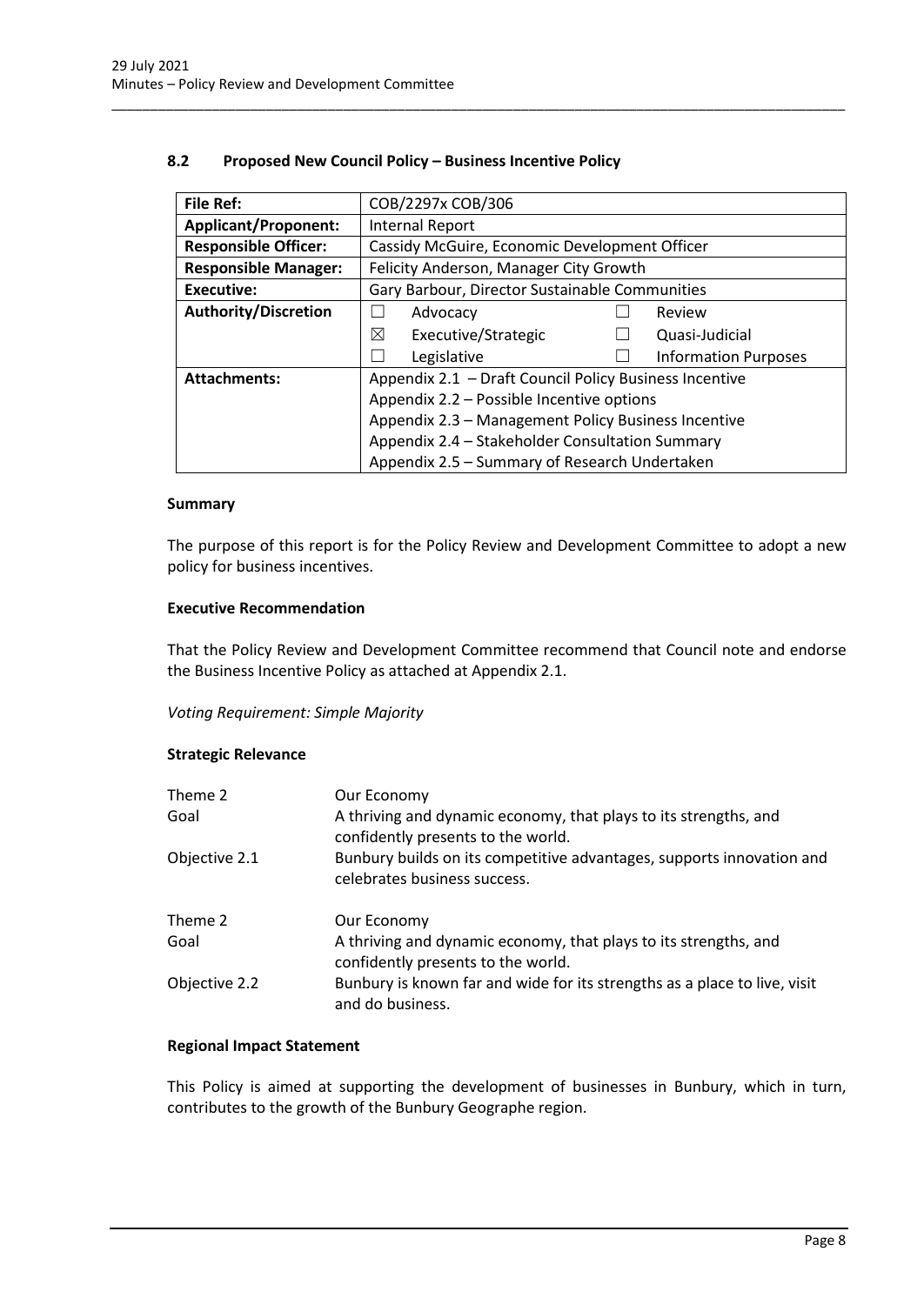# **Background**

The creation of a Business Incentive Policy is an identified activity within the Business Support focus area of the City of Bunbury Economic Development Action Plan 2020-2023:

\_\_\_\_\_\_\_\_\_\_\_\_\_\_\_\_\_\_\_\_\_\_\_\_\_\_\_\_\_\_\_\_\_\_\_\_\_\_\_\_\_\_\_\_\_\_\_\_\_\_\_\_\_\_\_\_\_\_\_\_\_\_\_\_\_\_\_\_\_\_\_\_\_\_\_\_\_\_\_\_\_\_\_\_\_\_\_\_\_\_\_\_\_\_\_

*'We will develop a Business Incentive Policy that encourages and entices investment and development in our city and that increases business and employment opportunities though a consistent and transparent approach.'*

In Bunbury, small business, which are businesses who employ 0-19 people, make up 95.9% of the 2,966 businesses registered in Bunbury. The small business sector, who will receive most benefit from this policy employs more people than mining, agriculture, retail and government services combined.

The actions included within the Business Support focus area recognise the importance of building relationships with our business community and ensuring the City is providing opportunities for new and existing business as a stimulus for further growth and development within Bunbury.

Furthermore, the intent of providing these incentives to the business community is to:

- Support the retention and growth of businesses in Bunbury
- Support the establishment of new businesses in Bunbury
- Support the diversification of business offerings in Bunbury
- Build capacity within businesses
- Expand and grow businesses' physical footprints, workforce, reach and markets.
- Build stronger relationships with businesses that form part of the City's economy and community
- Create a city that has a reputation for being business friendly

In developing the Policy, an extensive list of possible incentive options were considered, provided at Appendix 2.2.

The list of incentives was derived from a combination of sources, including contact with over 130 local governments across Australia through email, phone call, recommendation from other local governments and website research. Officers also discovered through this research, that a number of local governments did not have investment and/or business incentive policies.

Initiatives the City is currently conducting, but not formally promoting or recognising as incentives, were also included as options for consideration.

The incentives were evaluated against a matrix. The matrix assessed each incentive against a set of criteria, including whether the incentive was a financial or soft incentive (a non-financial incentive), the impact of the incentive in encouraging business development and growth and impact timeframes of the incentive to the target audience.

In further determining the suitability of incentives to offer within the Business Incentive Policy, Officers conducted internal and external stakeholder engagement processes, which focussed on gathering feedback on incentives that the City could offer.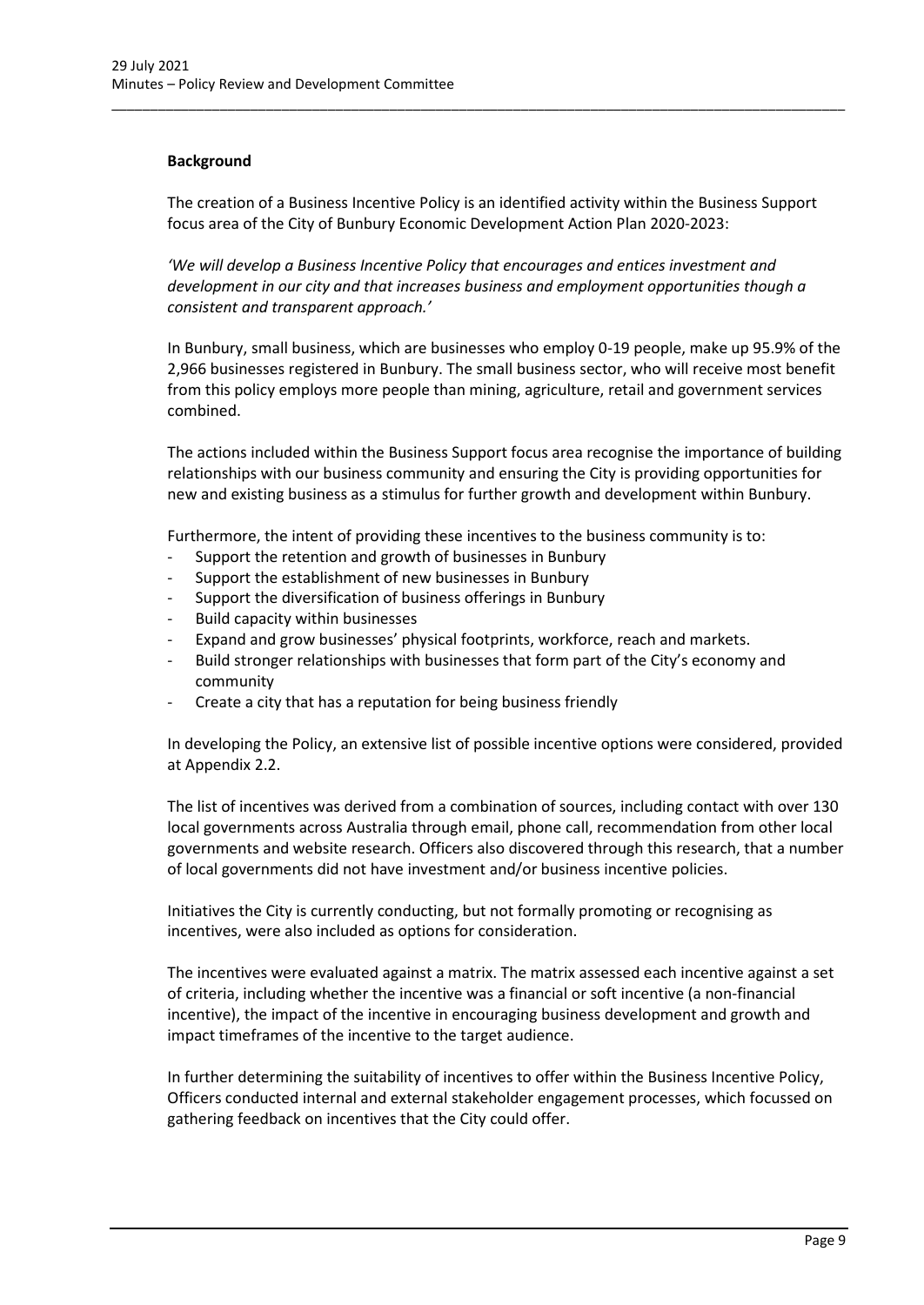Officer research and stakeholder feedback showed that the provision of financial incentives to business, although nice to have, did not necessarily decide where a business was going to invest or conduct their business operations.

\_\_\_\_\_\_\_\_\_\_\_\_\_\_\_\_\_\_\_\_\_\_\_\_\_\_\_\_\_\_\_\_\_\_\_\_\_\_\_\_\_\_\_\_\_\_\_\_\_\_\_\_\_\_\_\_\_\_\_\_\_\_\_\_\_\_\_\_\_\_\_\_\_\_\_\_\_\_\_\_\_\_\_\_\_\_\_\_\_\_\_\_\_\_\_

Growing a reputation for being easy to do business with and having access to quality information and timely approvals, were ultimately much more valuable to businesses and would encourage the business community to further invest into Bunbury.

Further consistent themes that emerged from the Officer research included:

- Local governments are starting to distinguish between locational incentives (to steer or attract investment into favoured sectors or regions i.e., encouraging investors into region) and behavioural incentives (to influence the character, nature and quality of such investments i.e., enticing investors in certain business activities).
- The need to keep the policy simple. Companies need to understand how easy it is to comply with the eligibility criteria to qualify for the incentives.
- The importance of being business and development friendly.

The list of incentives the City is able to provide is included with the associated Management Policy, attached at Appendix 2.3.

The Business Incentive Policy has been developed, taking the above information and feedback into consideration and is now presented to the Policy Review Development Committee for consideration and further presentation to Council.

# **Council Policy Compliance**

This report facilitates the adoption of a new Council Policy.

# **Legislative Compliance**

*Local Government Act 1995*

# **Officer Comments**

When developing the Business Incentive Policy, Officers were encouraged to think innovatively and collaboratively and to reflect the feedback received from other local governments and the results of stakeholder consultation.

The incentives included within this Policy have been thoroughly assessed. The incentives included within the Policy are meaningful and considered useful for the business community to utilise.

If endorsed, this Policy is intended to be made available to all existing businesses, as well as people looking to start new business in an effort to assist our existing business community and help grow new business ventures in Bunbury.

Developing a Business Incentive Policy is just one of the methods the City can utilise to help make doing business in Bunbury a more pleasurable experience, create meaningful relationships with the business community, build capacity within Bunbury businesses and grow Bunbury's reputation as a business friendly city.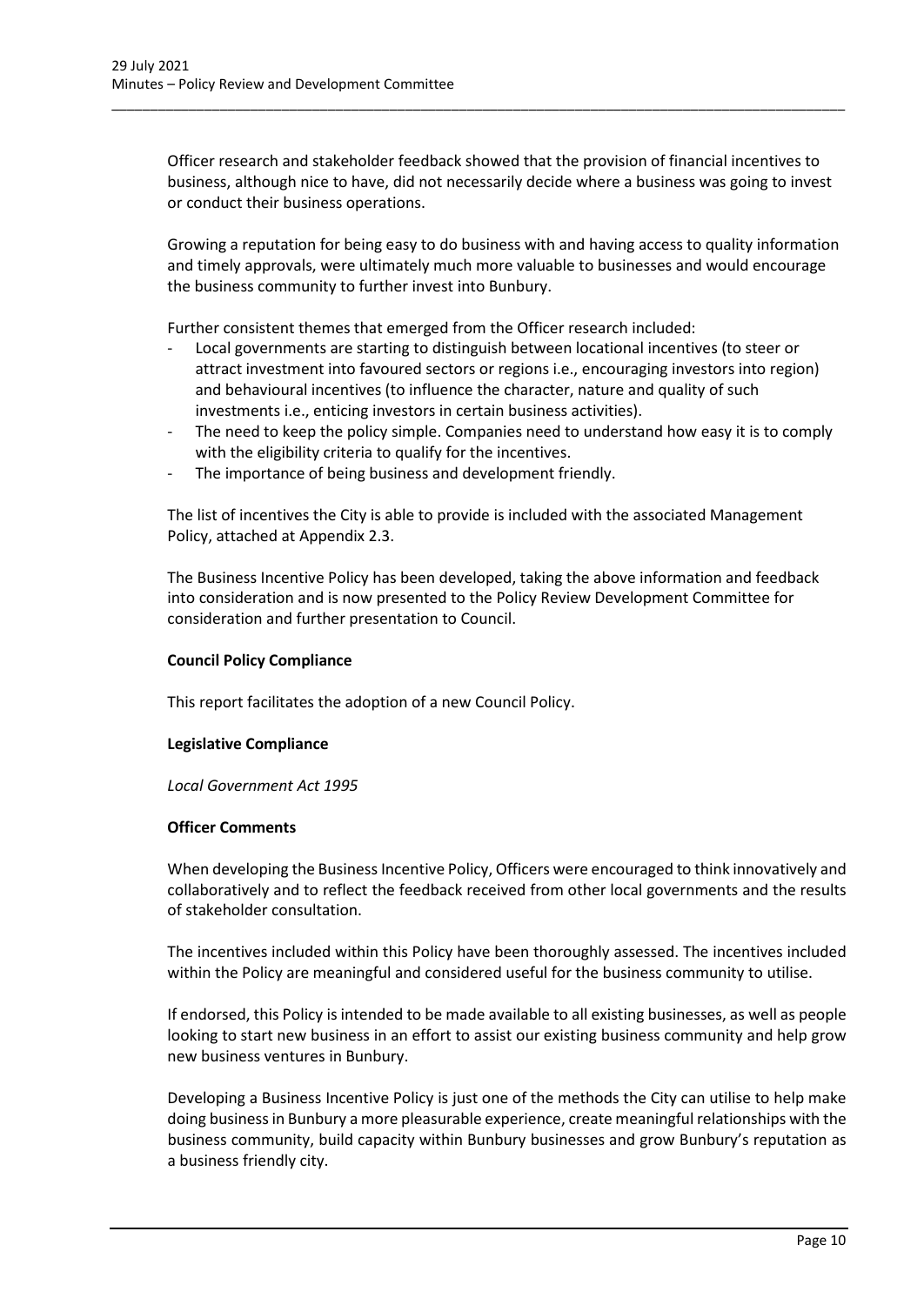# **Analysis of Financial and Budget Implications**

Included within this Policy are a number of incentives that the City can deliver within its existing operations, however there are also a number of incentives provided that operate at a cost to the City. These are specified below:

\_\_\_\_\_\_\_\_\_\_\_\_\_\_\_\_\_\_\_\_\_\_\_\_\_\_\_\_\_\_\_\_\_\_\_\_\_\_\_\_\_\_\_\_\_\_\_\_\_\_\_\_\_\_\_\_\_\_\_\_\_\_\_\_\_\_\_\_\_\_\_\_\_\_\_\_\_\_\_\_\_\_\_\_\_\_\_\_\_\_\_\_\_\_\_

- Provision of Bunbury Grant Finder, \$4,500 exclusive of GST per annum
- Provision of economic and community data, \$19,250 exclusive of GST per annum
- Business networking events, \$6,000 exclusive of GST per annum
- Small business assistance grant [subject to funding approval and dependent on environmental and economic impacts such as COVID-19]. The City's COVID-19 Business Support Grants delivered at a total cost of \$119,680.50
- Inclusion in marketing and promotional campaigns

The cost of operating these programs is delivered through PR-4249 Implement Economic Development Strategy.

Small businesses, the main target audience of this policy, make up 95.9% of businesses in Bunbury which provides jobs for 22,432 people. Of the \$50.1B in economic activity generated by small business in Western Australia, this means that on average, Bunbury businesses are contributing approximately \$223,214 per business.

Incentives, such as the ones included within the Business Incentive Policy, are invaluable to our community and have flow on effects for the economy such as growing new job opportunities and increasing Bunbury's population base.

# **Community Consultation**

The Business Incentive Policy has been informed and prepared using the results of a number of consultation processes that have been undertaken.

Wherever possible, consultation was conducted in person by officers to ensure the consultation process was as collaborative as possible.

Consultation methods included:

- Survey to Bunbury business community
- Round table discussions
- One on one interviews
- Consultation with local governments across Australia

There were some common themes in the feedback received, these included:

- Appreciation for the opportunity to provide feedback
- The importance of being business and development friendly. Businesses want their local government to be easy to deal with
- Faster, simplified processes and clearer guidelines
- Improve on the 'can do' culture within the local government
- Flexibility in processes and decisions making is valued
- There is a perception within the community that it is hard to work with the City to achieve positive development outcomes
- The need to keep the policy simple. Businesses need to easily interpret eligibility criteria to qualify for incentives.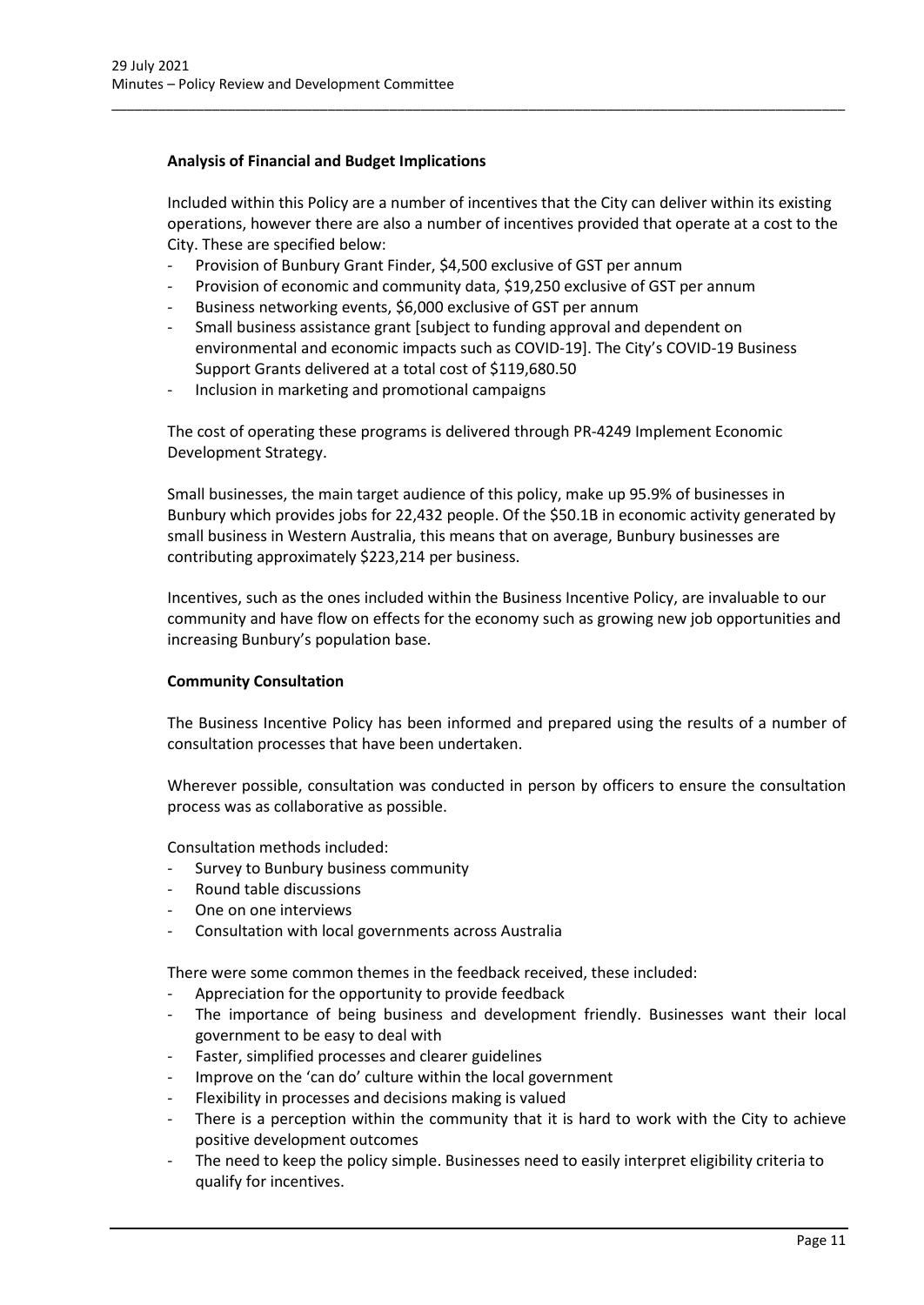A stakeholder consultation summary is attached at Appendix 2.4 and includes the results of the survey, round table discussions and one to one business interviews.

A summary of research undertaken of other local governments is attached at Appendix 2.5.

\_\_\_\_\_\_\_\_\_\_\_\_\_\_\_\_\_\_\_\_\_\_\_\_\_\_\_\_\_\_\_\_\_\_\_\_\_\_\_\_\_\_\_\_\_\_\_\_\_\_\_\_\_\_\_\_\_\_\_\_\_\_\_\_\_\_\_\_\_\_\_\_\_\_\_\_\_\_\_\_\_\_\_\_\_\_\_\_\_\_\_\_\_\_\_

Officers used the feedback received from other local governments and the results of stakeholder consultation to develop this Policy.

# **Councillor/Officer Consultation**

Officers collaborated internally with all relevant departments and the Executive Leadership Team on the Business Incentive Policy.

Additionally, the City's Elected Members have been briefed on the development of the policy and invited to provide feedback and encourage business contacts to contact Officers to participate in the external stakeholder engagement process, which is now presented to the Committee for consideration.

# **Applicant Consultation**

Not applicable to this report.

# **Timeline: Council Decision Implementation**

Following Council endorsement, the new policy will become effective immediately. Officers will then package and promote available incentives as well as contact all external stakeholders that provided feedback on the policy development.

# **Outcome of Meeting – 29 July 2021**

General discussion took place in relation to this item. During discussion it was suggested that the policy wording be slightly amended to include the city's commitment to continuous improvement in the context of economic growth, which was generally agreed to. With this amendment, the recommendation was moved by Mayor Brennan and seconded by Cr Yip and was carried unanimously as follows:

*That the Policy Review and Development Committee recommend that Council note and endorse the Business Incentive Policy as attached at Appendix 2.1 (as amended).*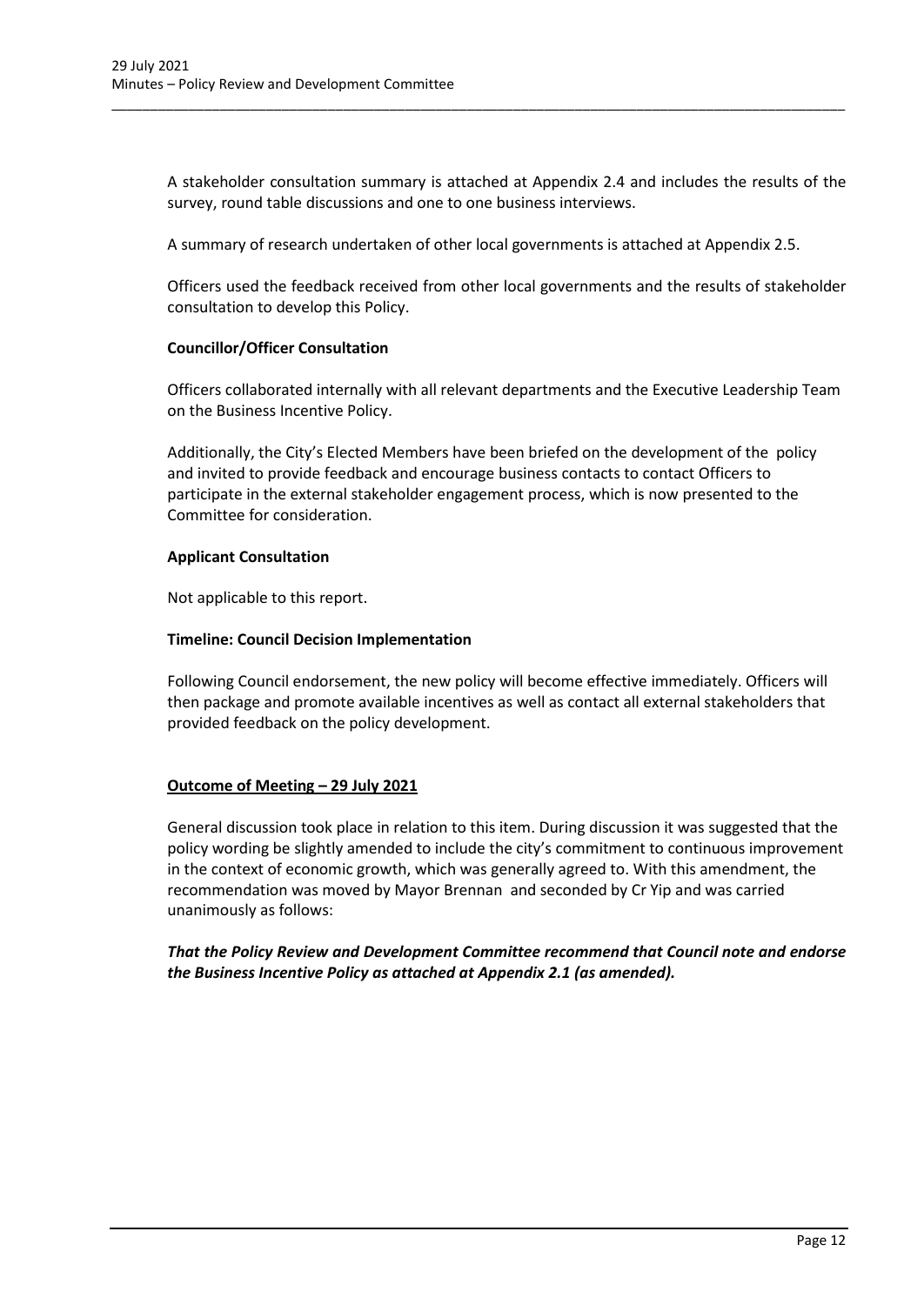# **8.3 Review of Council Policy: Street Addressing**

| File No.                    |                                                                 | COB/306                       |  |                             |  |  |
|-----------------------------|-----------------------------------------------------------------|-------------------------------|--|-----------------------------|--|--|
| Internal                    |                                                                 | Internal                      |  |                             |  |  |
| <b>Responsible Officer:</b> |                                                                 | David Ransom, Manager Finance |  |                             |  |  |
| <b>Responsible Manager:</b> |                                                                 | David Ransom, Manager Finance |  |                             |  |  |
| <b>Executive:</b>           | Dave Chandler, Director Strategy and Organisational Performance |                               |  |                             |  |  |
| <b>Authority/Discretion</b> |                                                                 | Advocacy                      |  | Review                      |  |  |
|                             | ⊠                                                               | Executive/Strategic           |  | Quasi-Judicial              |  |  |
|                             |                                                                 | Legislative                   |  | <b>Information Purposes</b> |  |  |
| <b>Attachments:</b>         | Appendix 3: Council Policy: Street Addressing                   |                               |  |                             |  |  |

<span id="page-13-0"></span>\_\_\_\_\_\_\_\_\_\_\_\_\_\_\_\_\_\_\_\_\_\_\_\_\_\_\_\_\_\_\_\_\_\_\_\_\_\_\_\_\_\_\_\_\_\_\_\_\_\_\_\_\_\_\_\_\_\_\_\_\_\_\_\_\_\_\_\_\_\_\_\_\_\_\_\_\_\_\_\_\_\_\_\_\_\_\_\_\_\_\_\_\_\_\_

# **Summary**

This report is presented to the Policy Review and Development Committee (PRDC) to facilitate a review of current Council Policy – Street Addressing. The policy was last reviewed in March 2019 and is now due for its biennial review.

# **Executive Recommendation**

That the Policy Review and Development Committee recommend that Council note the review of existing Council Policy – Street Addressing, with no changes recommended.

*Voting Requirement: Simple Majority Vote*

# **Strategic Relevance**

| Theme 4:       | Our City                                                                                                                             |
|----------------|--------------------------------------------------------------------------------------------------------------------------------------|
| Goal:          | Civic leadership, partnerships and sound governance in delivering with<br>and for the community.                                     |
| Objective 4.4: | A skilled organisation, which exercise responsible asset stewardship,<br>sound financial management, and exemplary customer service. |

# **Regional Impact Statement**

N/A

# **Background**

The Street Addressing Policy was developed to establish a clearly documented policy position rather than an otherwise unidentified process which residents can relate to when seeking advice or opposing proposed re-allocation of street numbers. The Policy defines the standards and procedures for the assignment and amendment of street numbering within the City of Bunbury.

This policy was last reviewed by Council in March 2019 and is presented to the PRDC for discussion and review as part of Council's policy review schedule.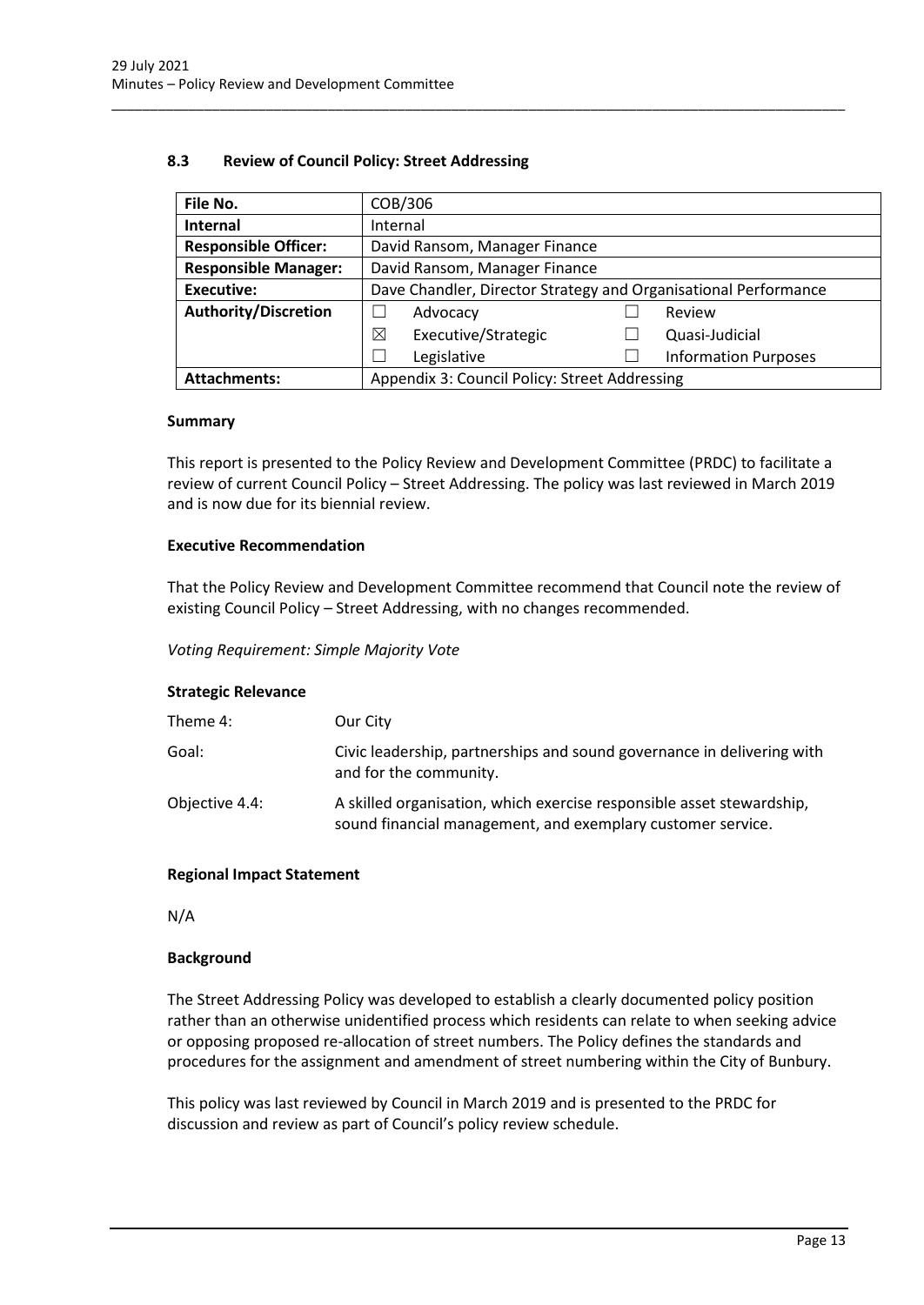# **Council Policy Compliance**

This report facilitates the review of existing Council Policy Street Addressing.

# **Legislative Compliance**

N/A

# **Officer Comments**

Officers have undertaken a review of the Council Policy Street Addressing as presented at Appendix 3 and suggest that the content of the current policy is appropriate.

\_\_\_\_\_\_\_\_\_\_\_\_\_\_\_\_\_\_\_\_\_\_\_\_\_\_\_\_\_\_\_\_\_\_\_\_\_\_\_\_\_\_\_\_\_\_\_\_\_\_\_\_\_\_\_\_\_\_\_\_\_\_\_\_\_\_\_\_\_\_\_\_\_\_\_\_\_\_\_\_\_\_\_\_\_\_\_\_\_\_\_\_\_\_\_

# **Analysis of Financial and Budget Implications**

Nil

# **Community Consultation**

Not applicable.

# **Councillor/Officer Consultation**

This matter is presented to the Policy Review and Development Committee for consideration.

#### **Applicant Consultation**

Not applicable.

# **Timeline: Council Decision Implementation**

Any revisions to the policy will take effect immediately following Council's determination.

# **Outcome of Meeting – 29 July 2021**

General discussion took place in relation to this item.

The executive recommendation was moved by Cr Giles and seconded by Mayor Brennan and was carried unanimously as follows:

# *That the Policy Review and Development Committee recommend that Council note the review of existing Council Policy – Street Addressing, with no changes recommended.*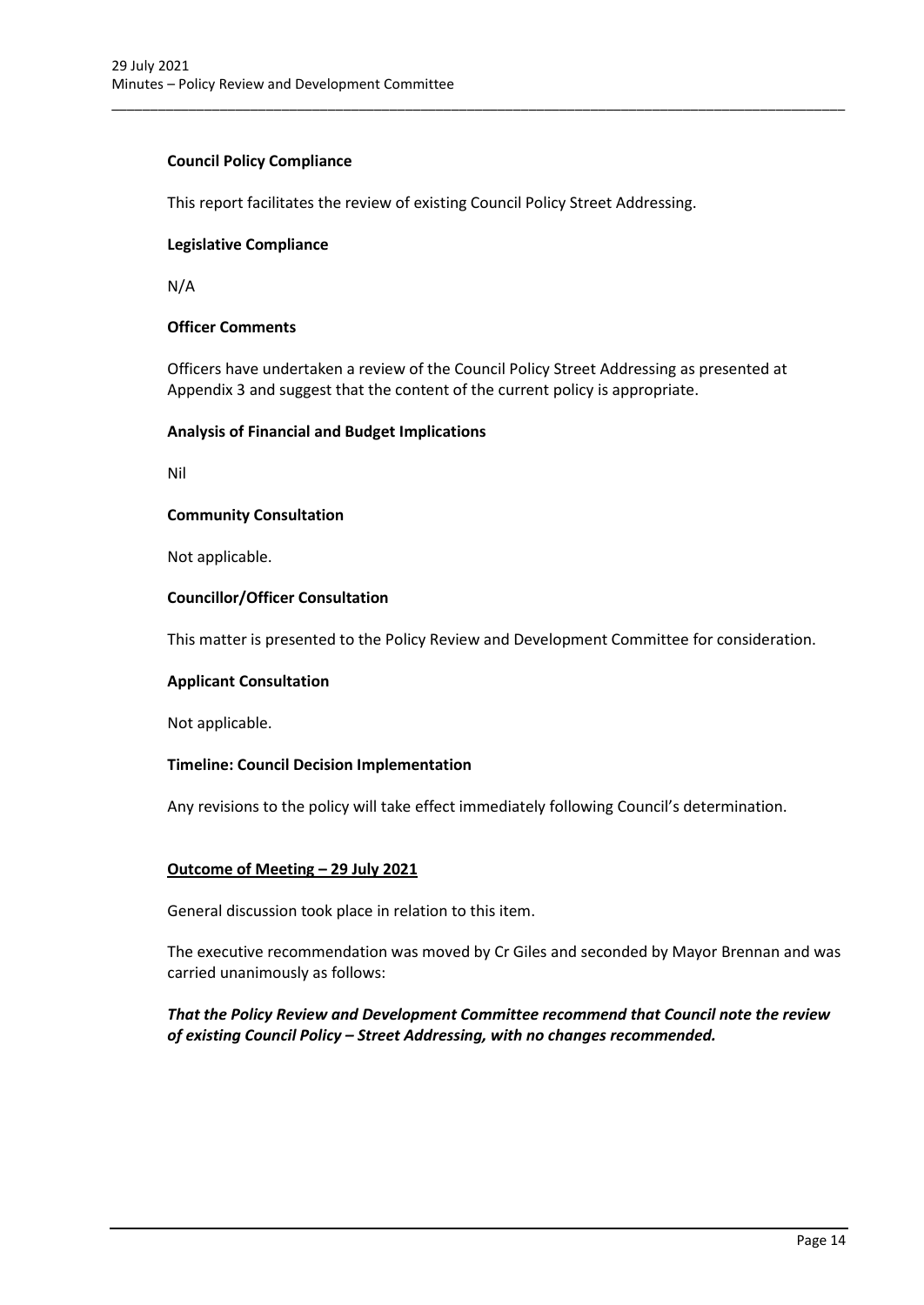# **8.4 Review of Council Policy: Council Delegates Reports**

| File No.                    |                                                       | COB/306                                                         |  |                             |  |  |
|-----------------------------|-------------------------------------------------------|-----------------------------------------------------------------|--|-----------------------------|--|--|
| <b>Internal</b>             | Internal                                              |                                                                 |  |                             |  |  |
| <b>Responsible Officer:</b> |                                                       | Greg Golinski, Manager Governance                               |  |                             |  |  |
| <b>Responsible Manager:</b> |                                                       | Greg Golinski, Manager Governance                               |  |                             |  |  |
| <b>Executive:</b>           |                                                       | Dave Chandler, Director Strategy and Organisational Performance |  |                             |  |  |
| <b>Authority/Discretion</b> |                                                       | Advocacy                                                        |  | Review                      |  |  |
|                             | ⊠                                                     | Executive/Strategic                                             |  | Quasi-Judicial              |  |  |
|                             |                                                       | Legislative                                                     |  | <b>Information Purposes</b> |  |  |
| <b>Attachments:</b>         | Appendix 4: Council Policy: Council Delegates Reports |                                                                 |  |                             |  |  |

<span id="page-15-0"></span>\_\_\_\_\_\_\_\_\_\_\_\_\_\_\_\_\_\_\_\_\_\_\_\_\_\_\_\_\_\_\_\_\_\_\_\_\_\_\_\_\_\_\_\_\_\_\_\_\_\_\_\_\_\_\_\_\_\_\_\_\_\_\_\_\_\_\_\_\_\_\_\_\_\_\_\_\_\_\_\_\_\_\_\_\_\_\_\_\_\_\_\_\_\_\_

#### **Summary**

This report is presented to the Policy Review and Development Committee (PRDC) to facilitate a review of current Council Policy – Council Delegates Reports. The policy was last reviewed in March 2019 and is now due for its biennial review.

# **Executive Recommendation**

That the Policy Review and Development Committee recommend that Council note the review of existing Council Policy – Council Delegates Reports, with no changes recommended.

*Voting Requirement: Simple Majority Vote*

# **Strategic Relevance**

| Theme 4:       | Our City                                                                                                                             |
|----------------|--------------------------------------------------------------------------------------------------------------------------------------|
| Goal:          | Civic leadership, partnerships and sound governance in delivering with<br>and for the community.                                     |
| Objective 4.4: | A skilled organisation, which exercise responsible asset stewardship,<br>sound financial management, and exemplary customer service. |

#### **Regional Impact Statement**

Not applicable.

# **Background**

This policy was last reviewed by Council in March 2019 and is presented to the PRDC for discussion and review as part of Council's policy review schedule.

# **Council Policy Compliance**

This report facilitates the review of existing Council Policy Council Delegates Reports.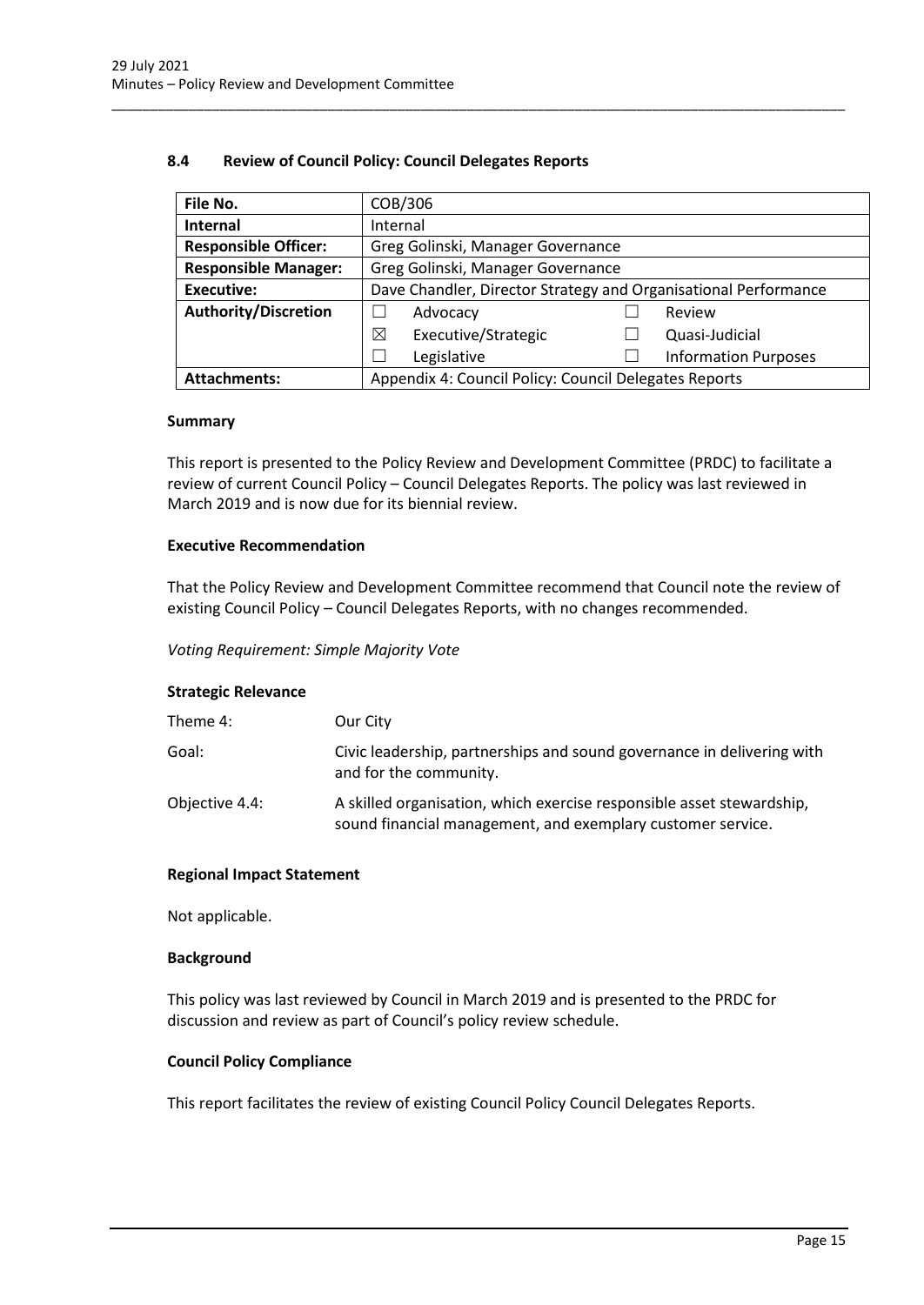# **Legislative Compliance**

Not applicable.

# **Officer Comments**

The Council Delegate Reports policy simply stipulates circumstances where Council delegates to external committees/organisations are to provide reports back to Council on the deliberations of the external committee/organisation. This ensures that Council is kept abreast of any issues that may have the potential to affect the City in future.

\_\_\_\_\_\_\_\_\_\_\_\_\_\_\_\_\_\_\_\_\_\_\_\_\_\_\_\_\_\_\_\_\_\_\_\_\_\_\_\_\_\_\_\_\_\_\_\_\_\_\_\_\_\_\_\_\_\_\_\_\_\_\_\_\_\_\_\_\_\_\_\_\_\_\_\_\_\_\_\_\_\_\_\_\_\_\_\_\_\_\_\_\_\_\_

Officers have reviewed the existing policy (Appendix 4) and do not consider that any changes are required.

# **Analysis of Financial and Budget Implications**

Nil

# **Community Consultation**

Not applicable.

# **Councillor/Officer Consultation**

This matter is presented to the Policy Review and Development Committee for consideration.

# **Applicant Consultation**

Not applicable.

# **Timeline: Council Decision Implementation**

Any revisions to the policy will take effect immediately following Council's determination.

# **Outcome of Meeting – 29 July 2021**

General discussion took place in relation to this item.

The executive recommendation was moved by Cr Yip and seconded by Cr Smith and was carried unanimously as follows:

*That the Policy Review and Development Committee recommend that Council note the review of existing Council Policy – Council Delegates Reports, with no changes recommended.*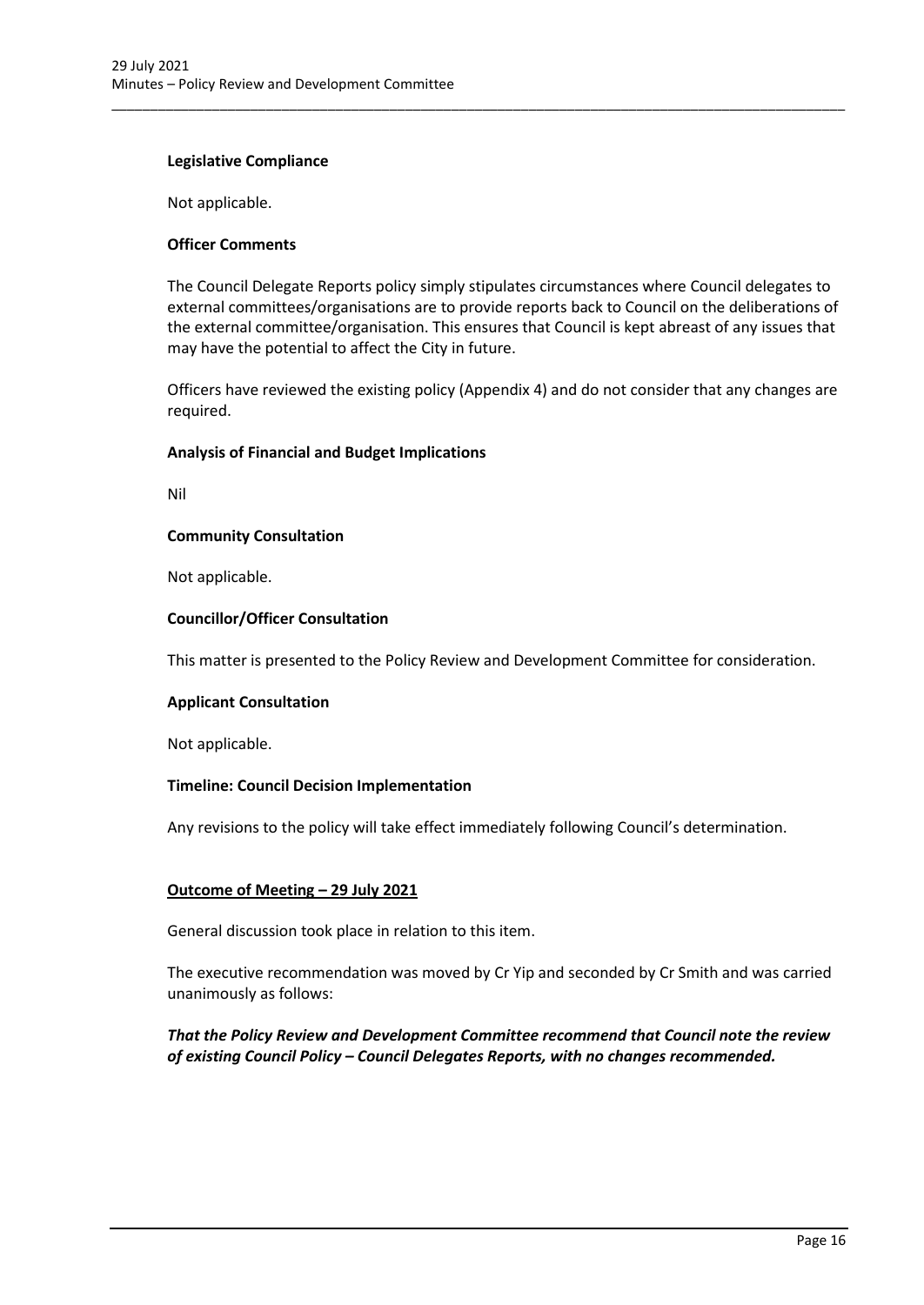# **8.5 Review of Council Policy: Elected Member Entitlements**

| Fine No.                    | COB/306                                                         |  |                             |
|-----------------------------|-----------------------------------------------------------------|--|-----------------------------|
| Applicant:                  | Internal                                                        |  |                             |
| <b>Responsible Officer:</b> | Dave Chandler, Director Strategy and Organisational Performance |  |                             |
| <b>Responsible Manager:</b> | Dave Chandler, Director Strategy and Organisational Performance |  |                             |
| <b>Executive:</b>           | Dave Chandler, Director Strategy and Organisational Performance |  |                             |
| <b>Authority/Discretion</b> | Advocacy                                                        |  | Review                      |
|                             | Executive/Strategic<br>⊠                                        |  | Quasi-Judicial              |
|                             | Legislative                                                     |  | <b>Information Purposes</b> |
| <b>Attachments:</b>         | Appendix 5: Revised Council Policy Elected Member Entitlements  |  |                             |

<span id="page-17-0"></span>\_\_\_\_\_\_\_\_\_\_\_\_\_\_\_\_\_\_\_\_\_\_\_\_\_\_\_\_\_\_\_\_\_\_\_\_\_\_\_\_\_\_\_\_\_\_\_\_\_\_\_\_\_\_\_\_\_\_\_\_\_\_\_\_\_\_\_\_\_\_\_\_\_\_\_\_\_\_\_\_\_\_\_\_\_\_\_\_\_\_\_\_\_\_\_

# **Summary**

This report is presented to the Policy Review and Development Committee (PRDC) to facilitate a review of current Council Policy – Elected Member Entitlements. Specifically, the changes proposed by Officers relate to the provision of and access to ICT hardware and systems. An updated policy is provided at Appendix 5.

# **Executive Recommendation**

That the Policy Review and Development Committee recommend that Council adopt revised Council Policy Elected Member entitlements as presented.

# *Voting Requirement: Simple Majority Vote*

# **Strategic Relevance**

| Theme 4:       | Our City                                                                                                                             |
|----------------|--------------------------------------------------------------------------------------------------------------------------------------|
| Goal:          | Civic leadership, partnerships and sound governance in delivering with<br>and for the community.                                     |
| Objective 4.4: | A skilled organisation, which exercise responsible asset stewardship,<br>sound financial management, and exemplary customer service. |

# **Regional Impact Statement**

Not applicable.

# **Background**

Under the terms of the current Council Policy Elected Member Entitlements, Elected Members receive the maximum annual ICT allowance as determined by the Salaries and Allowances Tribunal (SAT), currently \$3,500. It is the then the responsibility of each Elected Member to source an appropriate device (tablet, laptop or similar) that will enable access to the relevant City systems and documentation to facilitate the discharge of the duties of an Elected Member.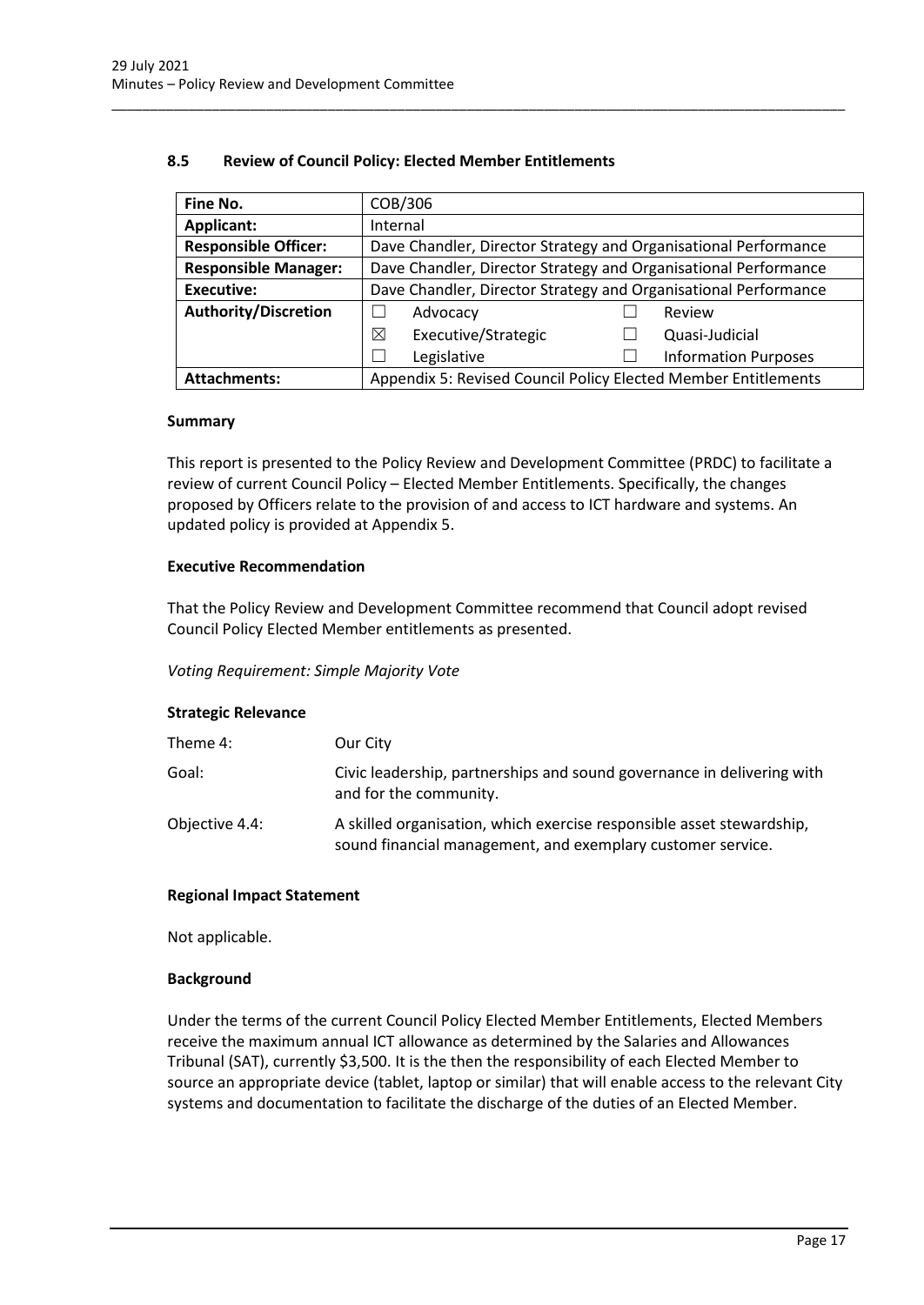# **Council Policy Compliance**

This report facilitates the review of existing Council Policy Elected Member Entitlements.

\_\_\_\_\_\_\_\_\_\_\_\_\_\_\_\_\_\_\_\_\_\_\_\_\_\_\_\_\_\_\_\_\_\_\_\_\_\_\_\_\_\_\_\_\_\_\_\_\_\_\_\_\_\_\_\_\_\_\_\_\_\_\_\_\_\_\_\_\_\_\_\_\_\_\_\_\_\_\_\_\_\_\_\_\_\_\_\_\_\_\_\_\_\_\_

# **Legislative Compliance**

The Local Government Act provides parameters for Elected Member sitting fees and allowances. Further, the SAT determines the levels of sitting fees and allowances payable, with paragraph 17 of the most recent determination into Local Government CEOs and Elected Members relevant in this context:

*It is emphasised that fees and allowances, in lieu of reimbursement of expenses, provided to elected members are not considered payment for work performed in a manner akin to regular employment arrangements. Elected members are provided these fees and allowances to recognise the commitment of their time and to ensure they are not out of pocket for expenses properly incurred in the fulfilment of their duties. The Tribunal's original 2013 determination stated that "fees and allowances provided to elected members are not intended to be full time salaries for members". The Tribunal continues to recognise the degree of voluntary community service in the role of elected members.* 

# **Officer Comments**

Officers propose an amendment to those aspects of the Elected Member Entitlements policy that govern the application of the ICT allowance, and specifically that part of the allowance be utilised by the City to provide Elected Members with suitable technology, hardware and support in lieu of the full cash payment. Notionally, the amount utilised for this purpose annually will be approximately 50% of the maximum amount payable, with the balance payable as a cash lump sum to Elected Members.

The primary reason for the proposed change is to achieve commonality across hardware, the result of which will be adequate security of Council information, compatibility with City of Bunbury systems, and recordkeeping that abides by the requirements of the State Records Act.

Historically there have been several examples of Elected Members having difficulty accessing systems and platforms utilised by the City for information dissemination and e-meetings. With the current arrangements requiring Elected Members to supply their own hardware, there is inconsistency in devices utilised for this purpose, which makes management and troubleshooting difficult for ICT staff. Further to the reasons already mentioned, commonality would also ensure that staff have the ability to assist Elected Members with any ICT issues they may be having, with appropriate training also able to be provided.

# **Analysis of Financial and Budget Implications**

Nil, as the proposed changes to the policy still entail budgeting for the maximum ICT allowance available to Elected Members.

# **Community Consultation**

Not applicable.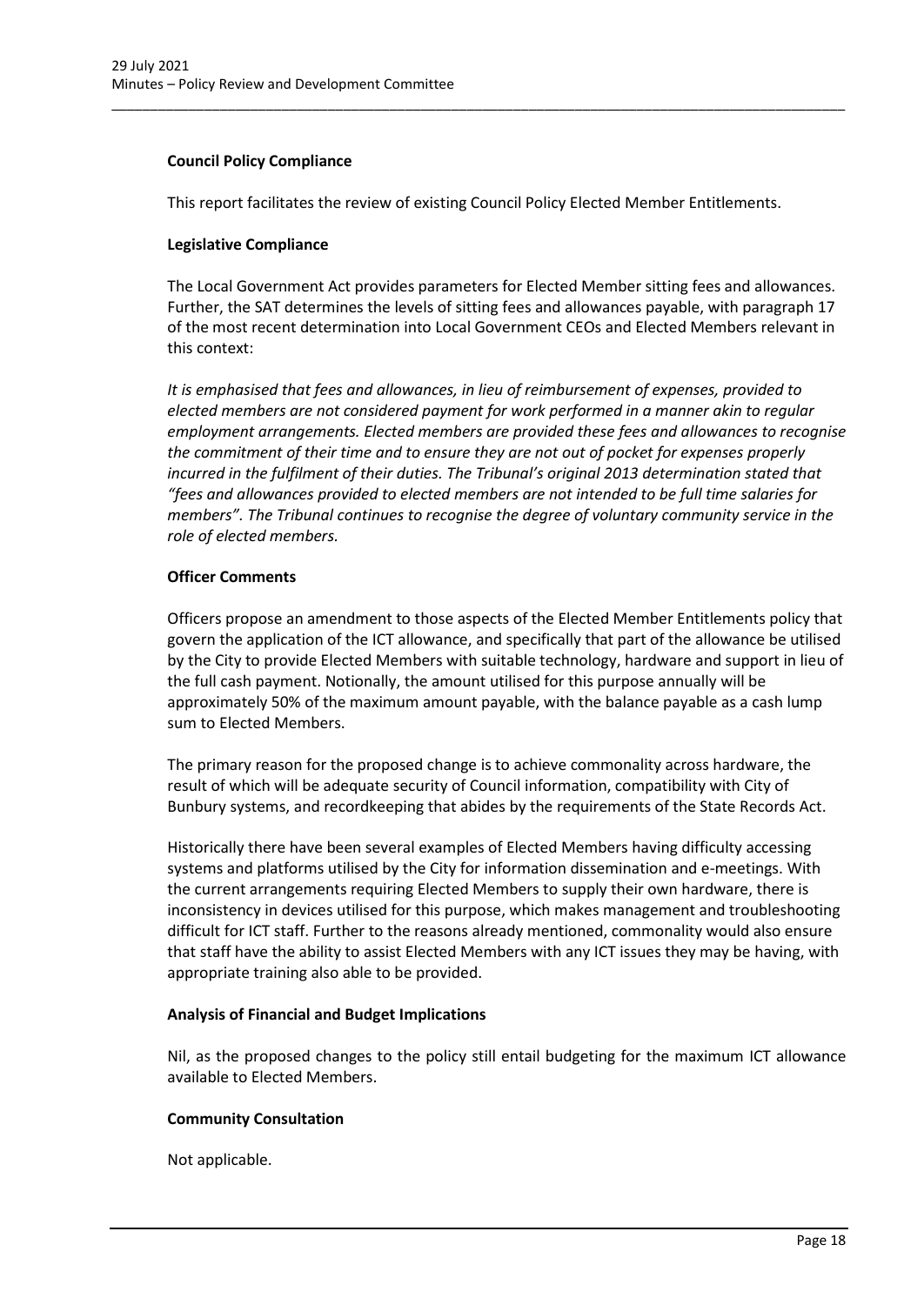# **Councillor/Officer Consultation**

This matter is presented to the Policy Review and Development Committee for consideration, and the matter has previously also been raised for discussion at a Strategic Briefing session.

\_\_\_\_\_\_\_\_\_\_\_\_\_\_\_\_\_\_\_\_\_\_\_\_\_\_\_\_\_\_\_\_\_\_\_\_\_\_\_\_\_\_\_\_\_\_\_\_\_\_\_\_\_\_\_\_\_\_\_\_\_\_\_\_\_\_\_\_\_\_\_\_\_\_\_\_\_\_\_\_\_\_\_\_\_\_\_\_\_\_\_\_\_\_\_

# **Applicant Consultation**

Not applicable.

# **Timeline: Council Decision Implementation**

Any revisions to the policy will take effect immediately following Council's determination. Should Council adopt the Executive recommendation, it is expected that hardware will be distributed to Elected Members within a four-week period.

# **Outcome of Meeting – 29 July 2021**

Extensive discussion took place in relation to this item.

Pursuant to standing order 11.1(b), the Mayor moved and Cr Kozisek seconded that *this matter be deferred until after the 2021 City of Bunbury election.*

The Presiding Member put the motion to the vote and it was carried 4 votes "for" to 1 vote "against". Cr Yip voted against the motion.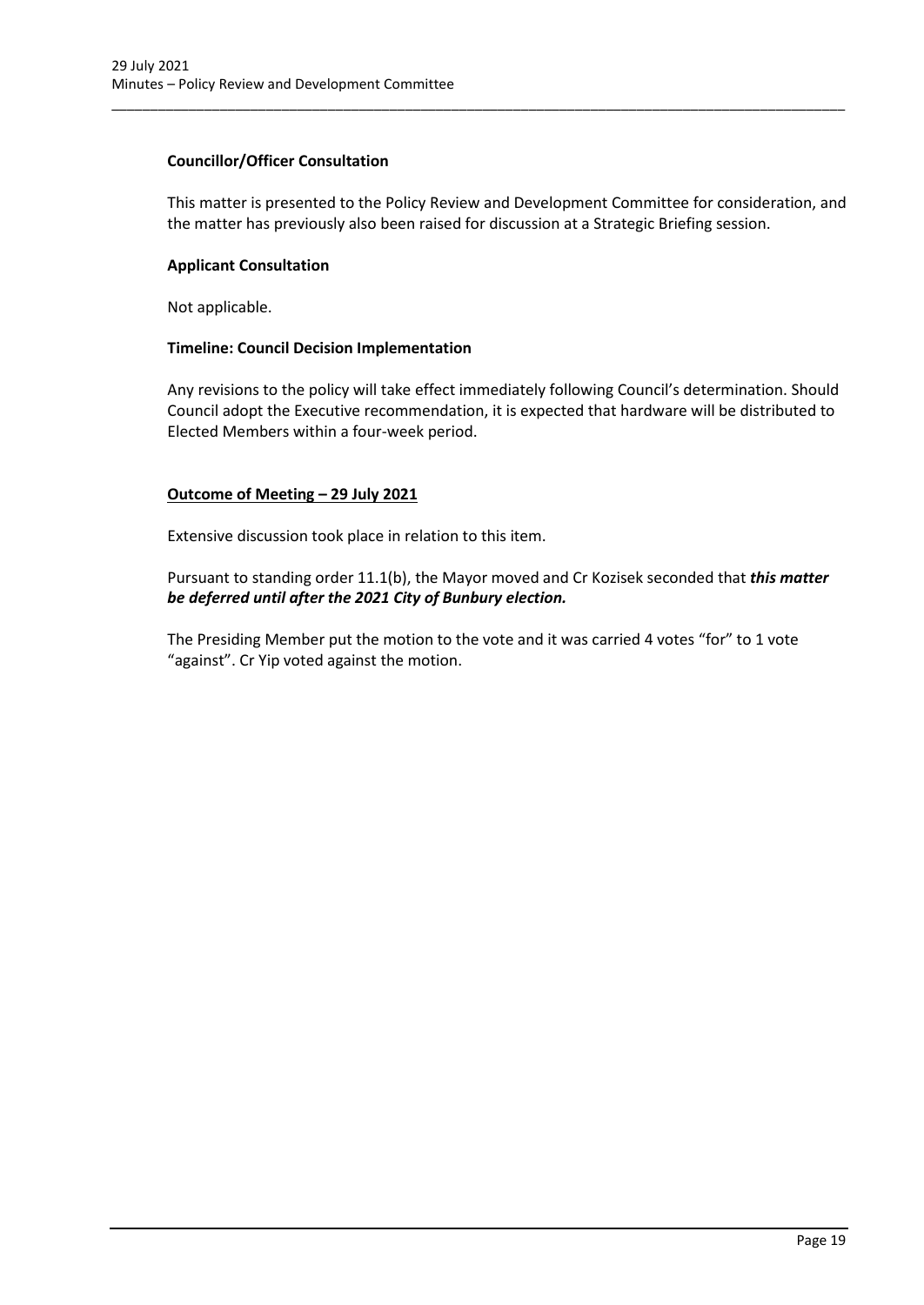# **8.6 Review of Council Policy: Execution of Documents**

| Fine No.                    | COB/306                                                         |  |                             |
|-----------------------------|-----------------------------------------------------------------|--|-----------------------------|
| Applicant:                  | Internal                                                        |  |                             |
| <b>Responsible Officer:</b> | Leanne French, Senior Governance and Risk Officer               |  |                             |
| <b>Responsible Manager:</b> | Greg Golinski, Manager Governance                               |  |                             |
| <b>Executive:</b>           | Dave Chandler, Director Strategy and Organisational Performance |  |                             |
| <b>Authority/Discretion</b> | Advocacy                                                        |  | Review                      |
|                             | Executive/Strategic<br>⊠                                        |  | Quasi-Judicial              |
|                             | Legislative                                                     |  | <b>Information Purposes</b> |
| <b>Attachments:</b>         | Appendix 6: Revised Council Policy Execution of Documents       |  |                             |

<span id="page-20-0"></span>\_\_\_\_\_\_\_\_\_\_\_\_\_\_\_\_\_\_\_\_\_\_\_\_\_\_\_\_\_\_\_\_\_\_\_\_\_\_\_\_\_\_\_\_\_\_\_\_\_\_\_\_\_\_\_\_\_\_\_\_\_\_\_\_\_\_\_\_\_\_\_\_\_\_\_\_\_\_\_\_\_\_\_\_\_\_\_\_\_\_\_\_\_\_\_

#### **Summary**

This report is presented to the Policy Review and Development Committee (PRDC) to facilitate a review of current Council Policy – Executive of Council Documents.

# **Executive Recommendation**

That the Policy Review and Development Committee recommend that Council adopt revised Council Policy Execution of Documents as presented.

*Voting Requirement: Simple Majority Vote*

# **Strategic Relevance**

| Theme 4:       | Our City                                                                                                                             |
|----------------|--------------------------------------------------------------------------------------------------------------------------------------|
| Goal:          | Civic leadership, partnerships and sound governance in delivering with<br>and for the community.                                     |
| Objective 4.4: | A skilled organisation, which exercise responsible asset stewardship,<br>sound financial management, and exemplary customer service. |

# **Regional Impact Statement**

Not applicable.

# **Background**

The Execution of Documents Council Policy was adopted on 26 June 2018, refer Council Decision 184/18. For a document to be signed on behalf of Council, the common seal has to be affixed unless a person has been otherwise authorised by Council to do so. This is prescribed by section 9.49A of the *Local Government Act 1995*.

Existing Council Policy Execution of Documents governs the overarching authorisations to various City officers so that Council approval is not required every time a document needs to be signed. This power is different from a delegation, which enables any officer to exercise an express power or duty. These authorisations merely set out the City officer who can sign the class of documents identified as part of fulfilling their duties.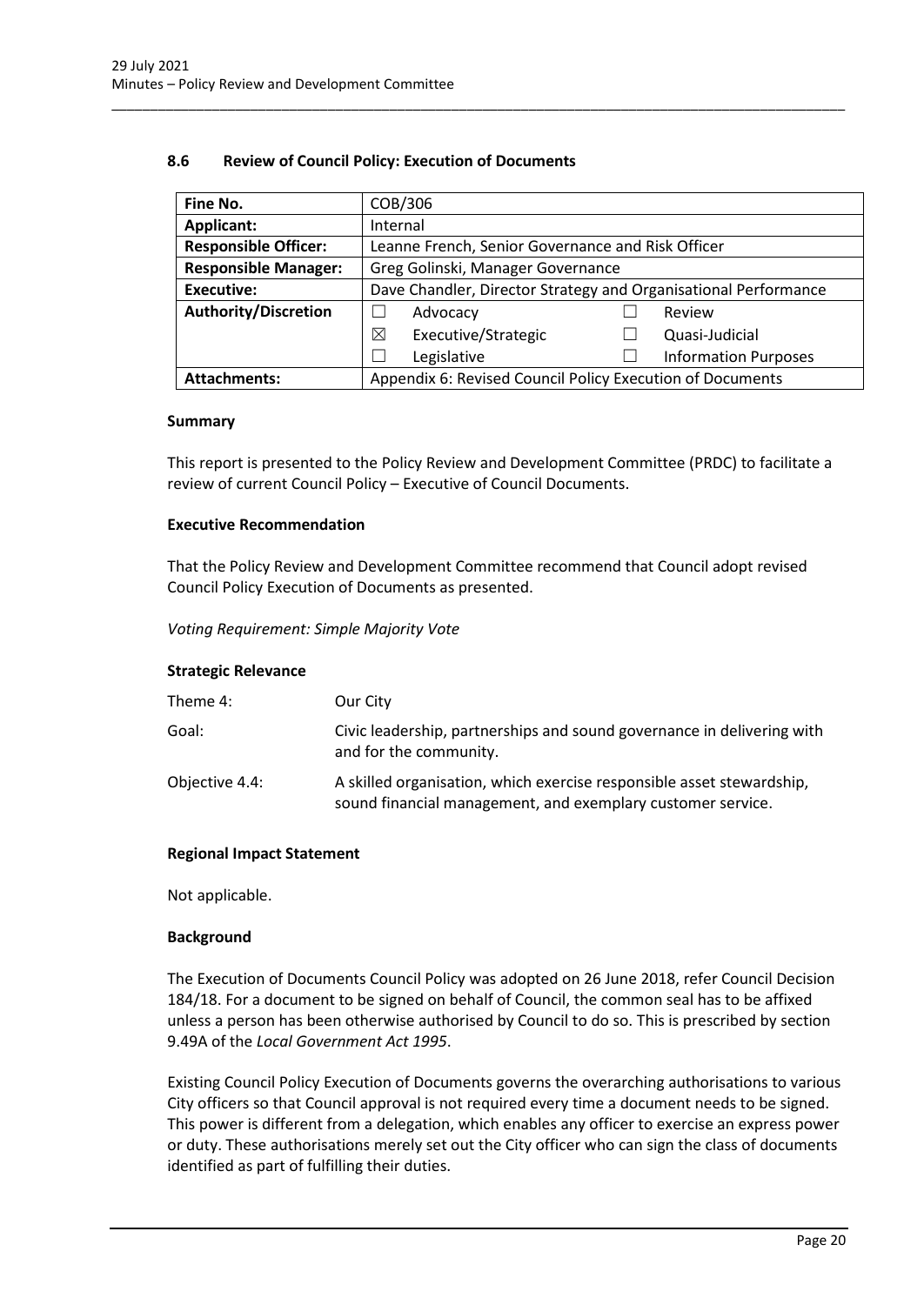# **Council Policy Compliance**

This report facilitates the review of existing Council Policy Execution of Documents.

\_\_\_\_\_\_\_\_\_\_\_\_\_\_\_\_\_\_\_\_\_\_\_\_\_\_\_\_\_\_\_\_\_\_\_\_\_\_\_\_\_\_\_\_\_\_\_\_\_\_\_\_\_\_\_\_\_\_\_\_\_\_\_\_\_\_\_\_\_\_\_\_\_\_\_\_\_\_\_\_\_\_\_\_\_\_\_\_\_\_\_\_\_\_\_

# **Legislative Compliance**

Section 9.49A (4) of the *Local Government Act 1995* states that a local government may, by resolution, authorise the chief executive officer, another employee or an agent of the local government to sign documents on behalf of the local government, either generally or subject to conditions or restrictions specified in the authorisation.

# **Officer Comments**

The administrative burden of coordinating the affixing of the common seal is significant and inflexible, particularly when there is urgency to the execution of a document. Officers consider the reliance on the seal to execute documents as too great, and unnecessary in the modern organisational context. This Policy has enabled Council to move away from relying on the seal except for situations prescribed by law or where there is customary or political significance in doing so.

Documents are identified in the current system as Category 1A, 1B, 2 or 3 documents, depending on their significance. A recent review with City officers identified the need make minor amendments to Category 2 documents, as presented in Appendix 6

The position of Director of Infrastructure has been added as an authority to execute documents requirement in the management of land as landowner. This addition will assist in the streamlining of processes within the Infrastructure Directorate.

# **Analysis of Financial and Budget Implications**

Nil

# **Community Consultation**

Not applicable.

# **Councillor/Officer Consultation**

Consultation has been undertaken with City Officers from the Infrastructure Directorate. This matter is presented to the Policy Review and Development Committee for consideration.

# **Applicant Consultation**

Not applicable.

# **Timeline: Council Decision Implementation**

Any revisions to the policy will take effect immediately following Council's determination.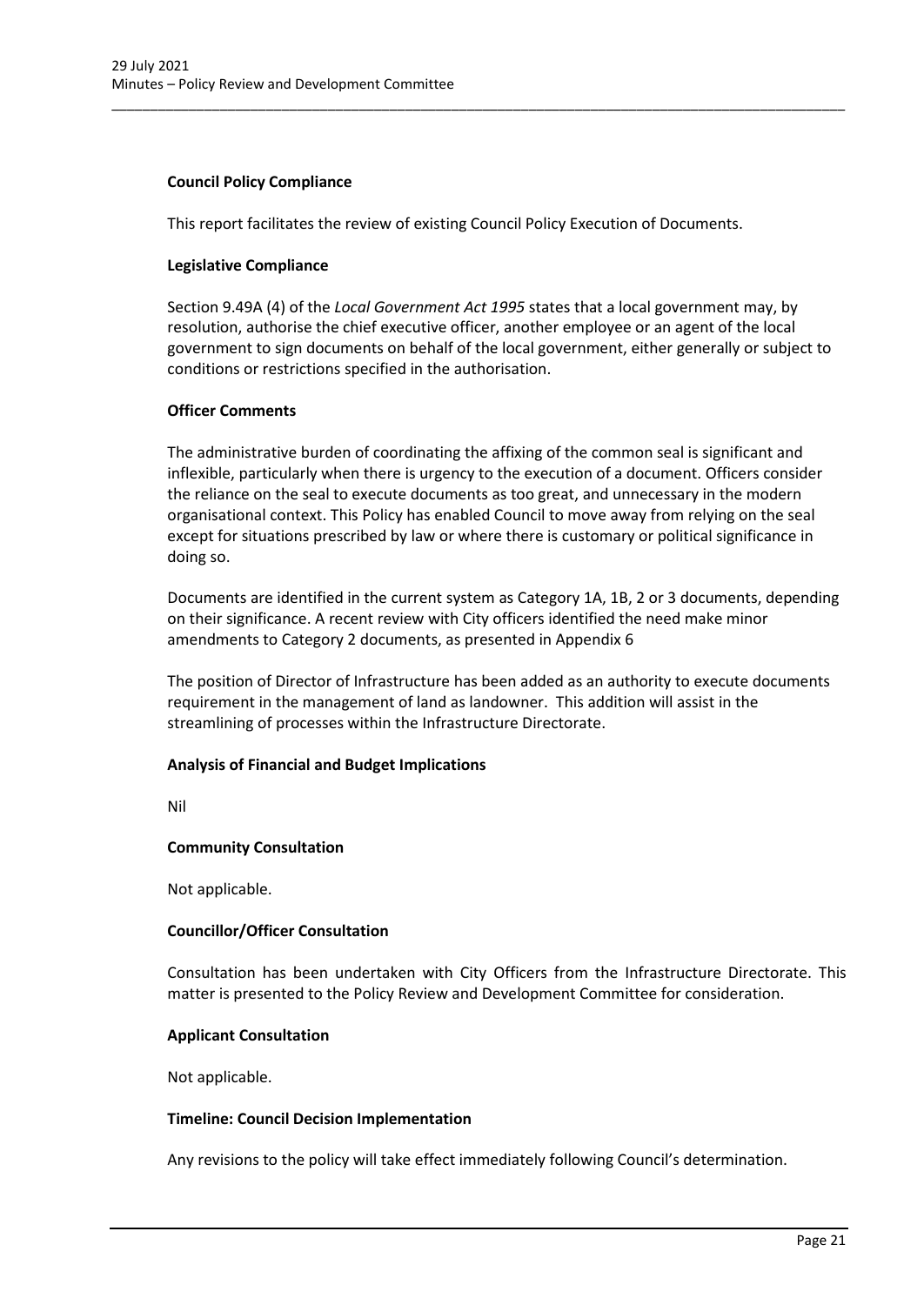# **Outcome of Meeting – 29 July 2021**

General discussion took place in relation to this item.

The executive recommendation was moved by Mayor Brennan and seconded by Cr Yip and was carried unanimously as follows:

\_\_\_\_\_\_\_\_\_\_\_\_\_\_\_\_\_\_\_\_\_\_\_\_\_\_\_\_\_\_\_\_\_\_\_\_\_\_\_\_\_\_\_\_\_\_\_\_\_\_\_\_\_\_\_\_\_\_\_\_\_\_\_\_\_\_\_\_\_\_\_\_\_\_\_\_\_\_\_\_\_\_\_\_\_\_\_\_\_\_\_\_\_\_\_

*That the Policy Review and Development Committee recommend that Council adopt revised Council Policy Execution of Documents as presented.*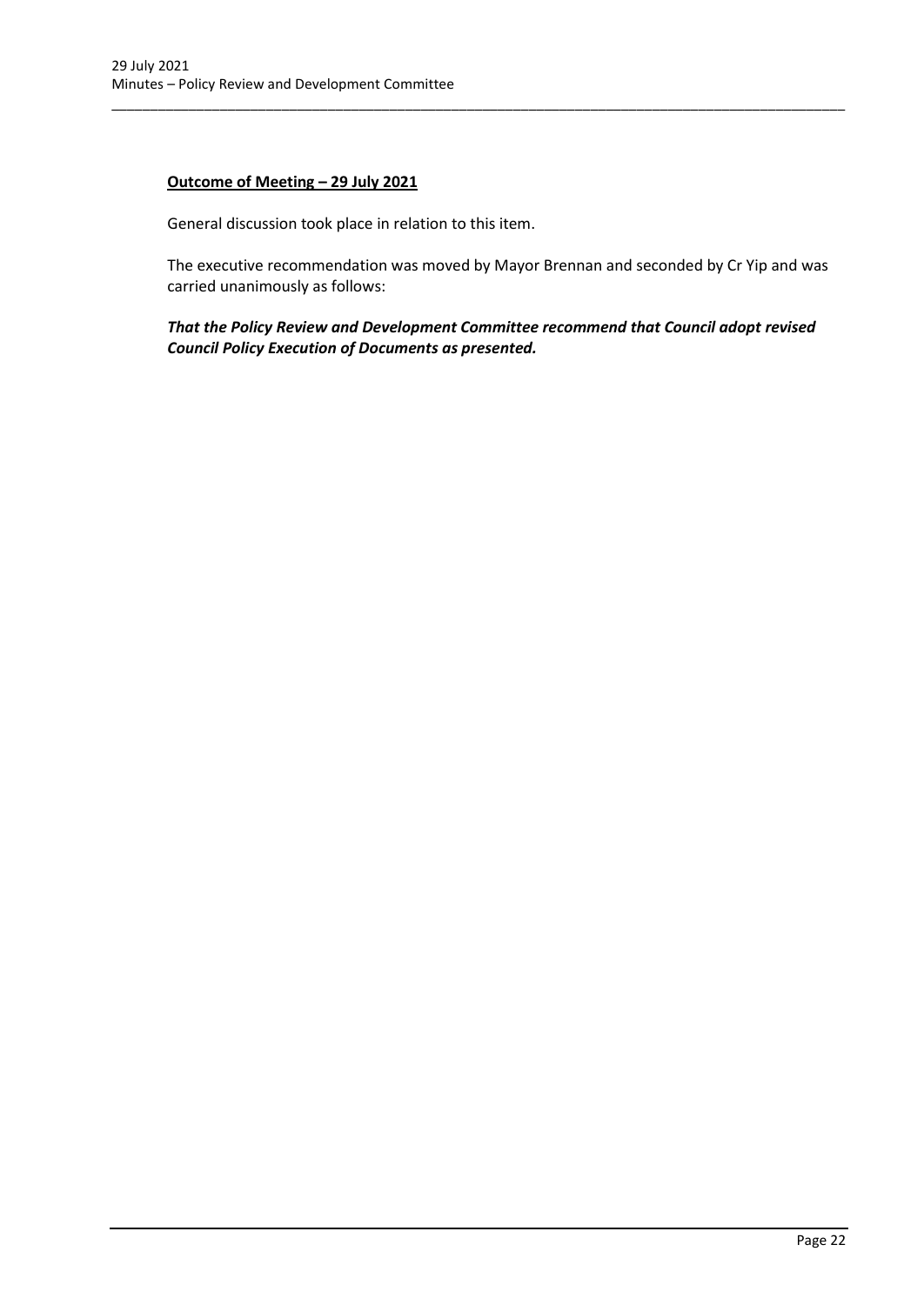# **8.7 Review of Council Policy: Tree Management**

| Fine No.                    | COB/306                                                     |  |                             |
|-----------------------------|-------------------------------------------------------------|--|-----------------------------|
| Applicant:                  | Internal                                                    |  |                             |
| <b>Responsible Officer:</b> | Aileen Clemens, Manager Infrastructure Maintenance Services |  |                             |
| <b>Responsible Manager:</b> | Aileen Clemens, Manager Infrastructure Maintenance Services |  |                             |
| <b>Executive:</b>           | Gavin Harris, Director Infrastructure                       |  |                             |
| <b>Authority/Discretion</b> | Advocacy                                                    |  | Review                      |
|                             | ⊠<br>Executive/Strategic                                    |  | Quasi-Judicial              |
|                             | Legislative                                                 |  | <b>Information Purposes</b> |
| <b>Attachments:</b>         | Appendix 7: Council Policy Tree Management                  |  |                             |

<span id="page-23-0"></span>\_\_\_\_\_\_\_\_\_\_\_\_\_\_\_\_\_\_\_\_\_\_\_\_\_\_\_\_\_\_\_\_\_\_\_\_\_\_\_\_\_\_\_\_\_\_\_\_\_\_\_\_\_\_\_\_\_\_\_\_\_\_\_\_\_\_\_\_\_\_\_\_\_\_\_\_\_\_\_\_\_\_\_\_\_\_\_\_\_\_\_\_\_\_\_

# **Summary**

This report is presented to the Policy Review and Development Committee (PRDC) to facilitate a review of current Council Policy – Tree Management.

# **Executive Recommendation**

That the Policy Review and Development Committee note that Council Policy Tree Management will be reviewed following the consideration and subsequent adoption by Council of the Greening Strategy and Public Open Space Strategy.

*Voting Requirement: Simple Majority Vote*

# **Strategic Relevance**

| Theme 4:       | Our City                                                                                                                             |
|----------------|--------------------------------------------------------------------------------------------------------------------------------------|
| Goal:          | Civic leadership, partnerships and sound governance in delivering with<br>and for the community.                                     |
| Objective 4.4: | A skilled organisation, which exercise responsible asset stewardship,<br>sound financial management, and exemplary customer service. |

# **Regional Impact Statement**

Not applicable.

# **Background**

At the last meeting of the PRDC held in May, Cr Smith requested that any policies relating to the management of trees be presented to a subsequent meeting of the PRDC. This report fulfils this request.

Existing Council Policy Tree Management (see Appendix 7) governs the management of trees on Council-controlled land. The City's Private Property local law provides parameters around when City staff can intervene regarding trees on private property (i.e. dangerous trees). The local law is currently being reviewed by Officer's and is expected to be presented to this committee at its September meeting.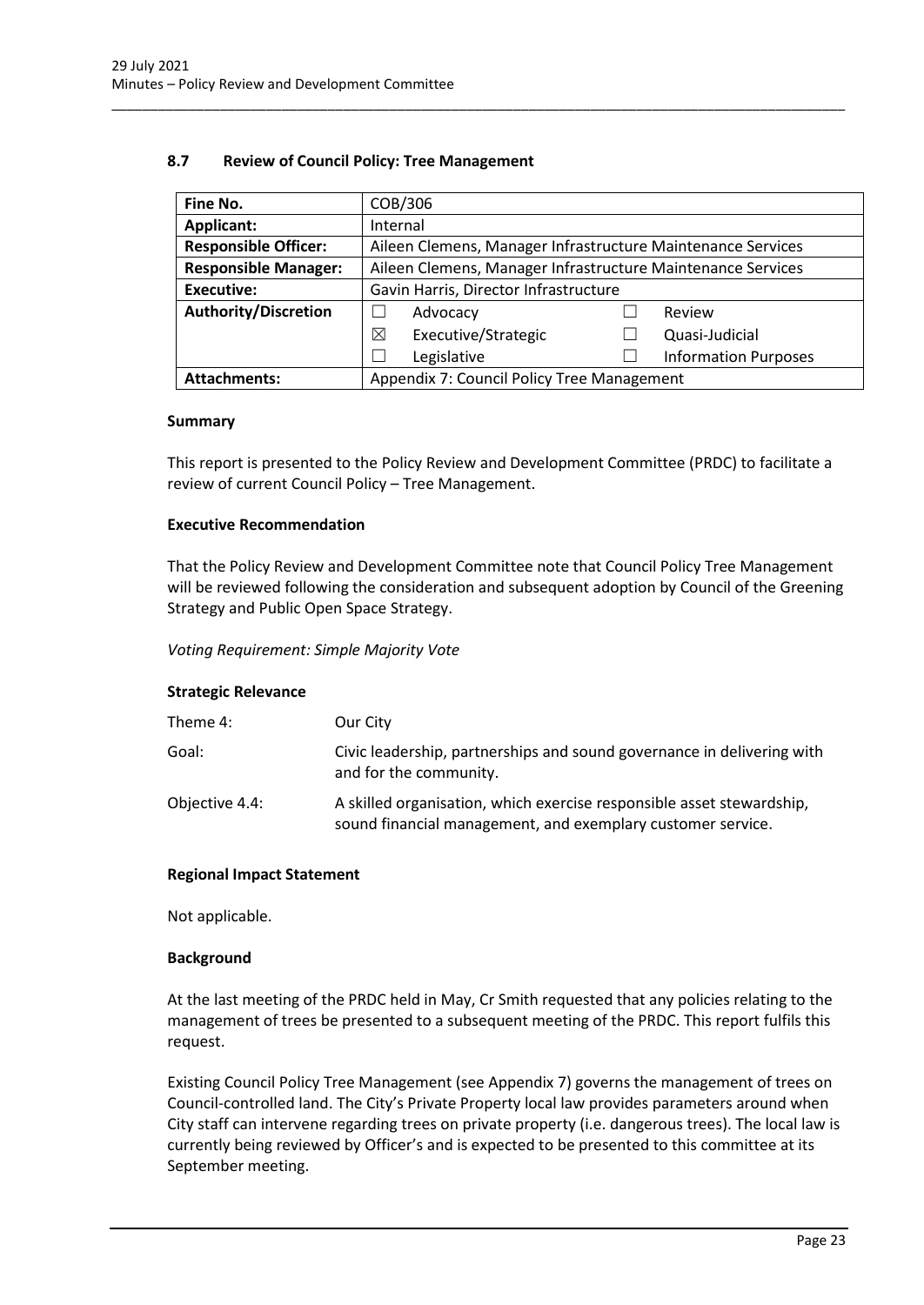# **Council Policy Compliance**

This report facilitates the review of existing Council Policy Tree Management.

\_\_\_\_\_\_\_\_\_\_\_\_\_\_\_\_\_\_\_\_\_\_\_\_\_\_\_\_\_\_\_\_\_\_\_\_\_\_\_\_\_\_\_\_\_\_\_\_\_\_\_\_\_\_\_\_\_\_\_\_\_\_\_\_\_\_\_\_\_\_\_\_\_\_\_\_\_\_\_\_\_\_\_\_\_\_\_\_\_\_\_\_\_\_\_

# **Legislative Compliance**

N/A

# **Officer Comments**

It is expected that within the next two months Council will be presented with the Greening Strategy and Public Open Space Strategy for consideration and adoption. These documents will impact a number of existing policy documents (both Council and management policies) including the Tree Management policy.

Accordingly, Officers do not consider that any changes are required until such time as the two strategies above have been considered by Council.

# **Analysis of Financial and Budget Implications**

Nil

# **Community Consultation**

Not applicable.

# **Councillor/Officer Consultation**

This matter is presented to the Policy Review and Development Committee for consideration.

# **Applicant Consultation**

Not applicable.

# **Timeline: Council Decision Implementation**

Any revisions to the policy will take effect immediately following Council's determination.

# **Outcome of Meeting – 29 July 2021**

General discussion took place in relation to this item.

The executive recommendation was moved by Cr Smith and seconded by Cr Giles and was carried unanimously as follows:

*That the Policy Review and Development Committee note that Council Policy Tree Management will be reviewed following the consideration and subsequent adoption by Council of the Greening Strategy and Public Open Space Strategy.*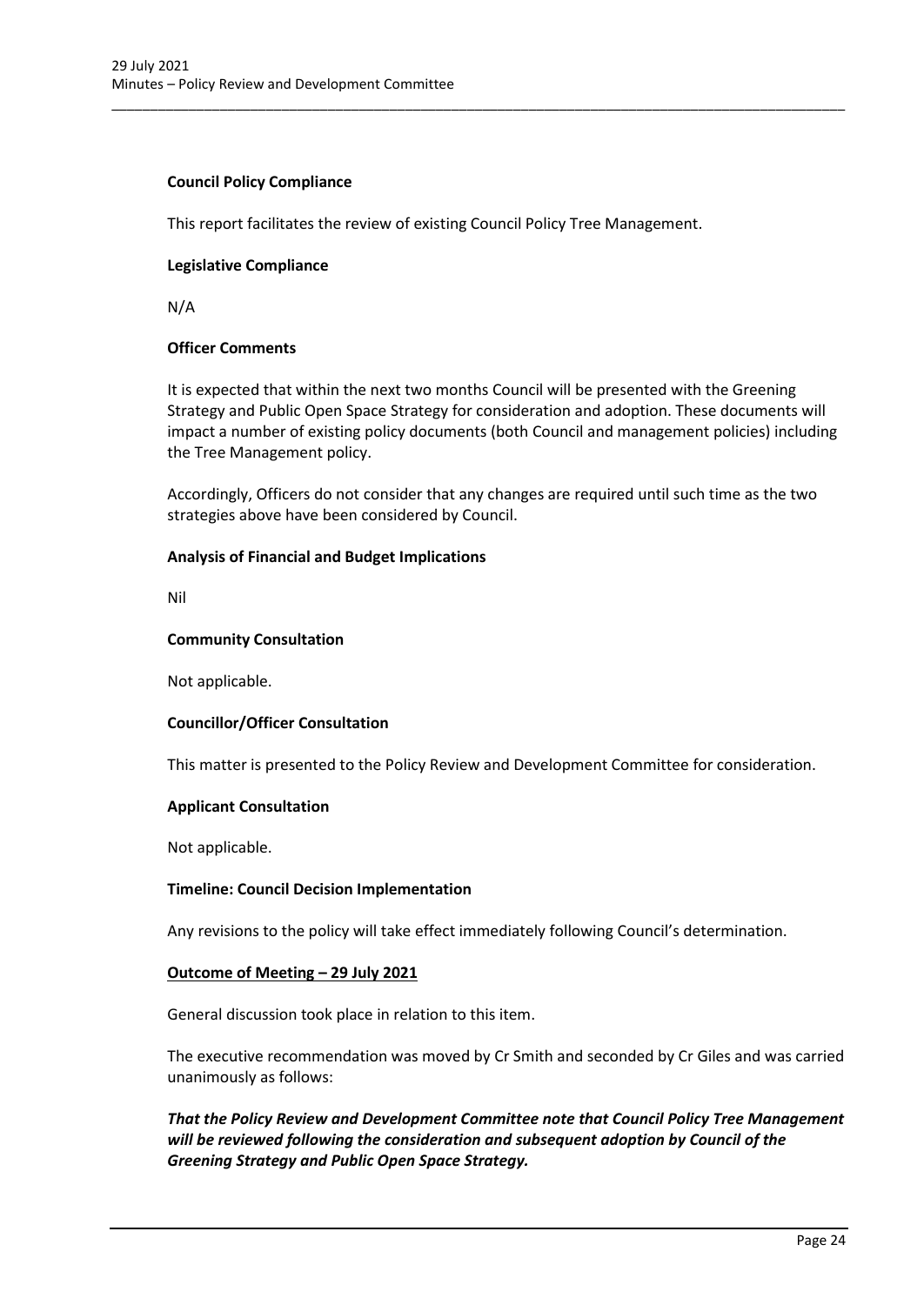# **8.8 Review of Council Policy: Bushfire Inspection and Mitigation**

| Fine No.                    | COB/306                                                       |  |                             |
|-----------------------------|---------------------------------------------------------------|--|-----------------------------|
| Applicant:                  | Internal                                                      |  |                             |
| <b>Responsible Officer:</b> | Mark Allies, Team Leader Rangers and Emergency Management     |  |                             |
| <b>Responsible Manager:</b> | Sarah Upton, Manager Community Services                       |  |                             |
| <b>Executive:</b>           | Gary Barbour, Director Sustainable Communities                |  |                             |
| <b>Authority/Discretion</b> | Advocacy                                                      |  | Review                      |
|                             | Executive/Strategic<br>⊠                                      |  | Quasi-Judicial              |
|                             | Legislative                                                   |  | <b>Information Purposes</b> |
| <b>Attachments:</b>         | Appendix 8: Council Policy Bushfire Inspection and Mitigation |  |                             |

<span id="page-25-0"></span>\_\_\_\_\_\_\_\_\_\_\_\_\_\_\_\_\_\_\_\_\_\_\_\_\_\_\_\_\_\_\_\_\_\_\_\_\_\_\_\_\_\_\_\_\_\_\_\_\_\_\_\_\_\_\_\_\_\_\_\_\_\_\_\_\_\_\_\_\_\_\_\_\_\_\_\_\_\_\_\_\_\_\_\_\_\_\_\_\_\_\_\_\_\_\_

#### **Summary**

This report is presented to the Policy Review and Development Committee (PRDC) to facilitate a review of current Council Policy Bushfire Inspection and Mitigation.

# **Executive Recommendation**

That the Policy Review and Development Committee recommend that Council adopt revised Council Policy Bushfire Inspection and Mitigation as presented.

*Voting Requirement: Simple Majority Vote*

# **Strategic Relevance**

| Theme 4:       | Our City                                                                                                                             |
|----------------|--------------------------------------------------------------------------------------------------------------------------------------|
| Goal:          | Civic leadership, partnerships and sound governance in delivering with<br>and for the community.                                     |
| Objective 4.4: | A skilled organisation, which exercise responsible asset stewardship,<br>sound financial management, and exemplary customer service. |

# **Regional Impact Statement**

Not applicable.

# **Background**

The Council Policy Bushfire Inspection and Mitigation was adopted on 2 September 2014, refer Council Decision 334/14. It was last reviewed on 19 March 2019 and is now due for its biennial review.

The Policy provides how the City of Bunbury will assess the risk of bush fire to properties, apply treatments, and collaborate with the Department of Fire and Emergency Services to engage and educated the community.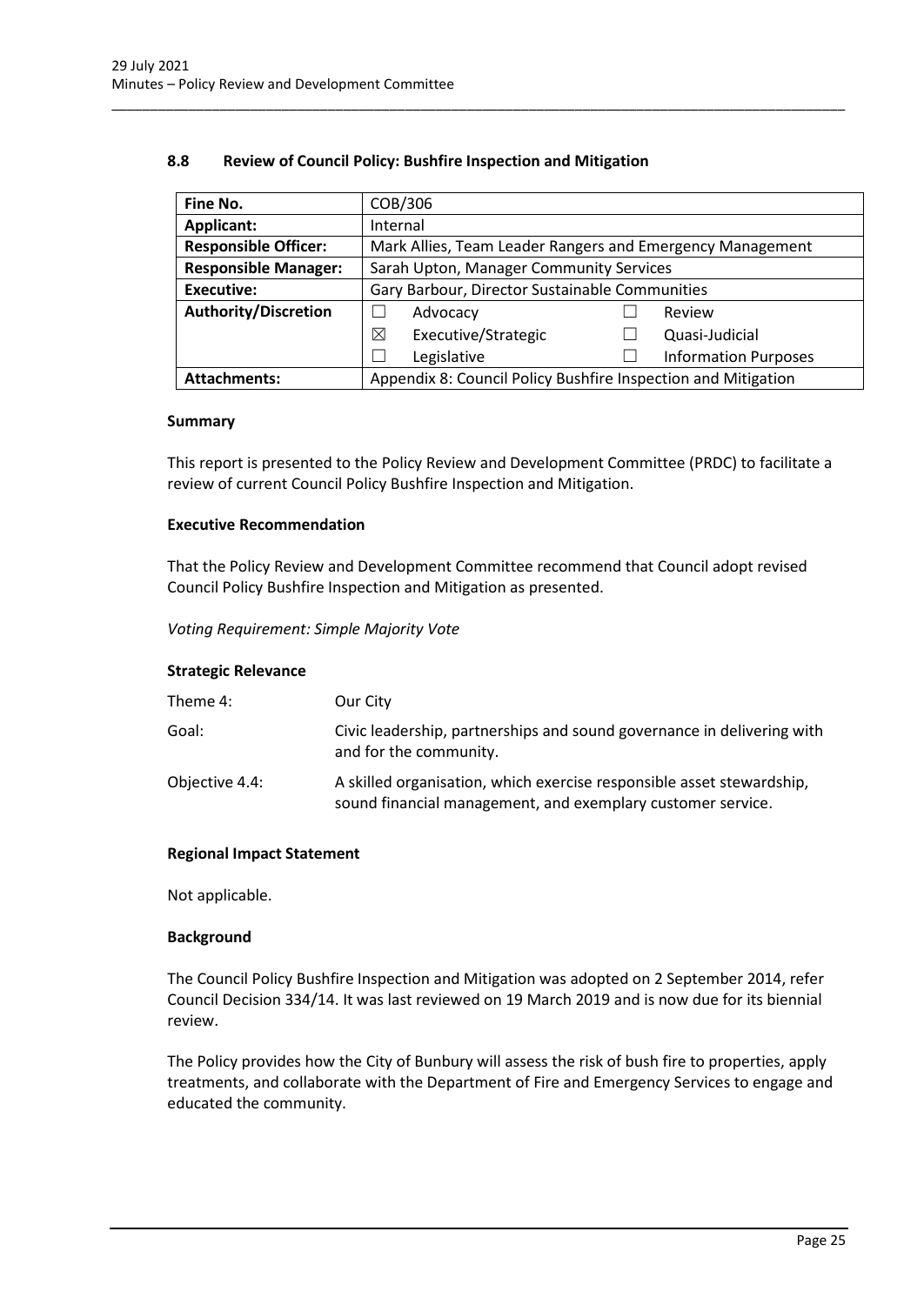# **Council Policy Compliance**

This report facilitates the review of existing Council Policy Bushfire Inspection and Mitigation.

\_\_\_\_\_\_\_\_\_\_\_\_\_\_\_\_\_\_\_\_\_\_\_\_\_\_\_\_\_\_\_\_\_\_\_\_\_\_\_\_\_\_\_\_\_\_\_\_\_\_\_\_\_\_\_\_\_\_\_\_\_\_\_\_\_\_\_\_\_\_\_\_\_\_\_\_\_\_\_\_\_\_\_\_\_\_\_\_\_\_\_\_\_\_\_

# **Legislative Compliance**

Pursuant to section 33 of the *Bush Fires Act 1954* local governments can develop local laws, being customised strategies to reduce the risk and impact from bush fire.

# **Officer Comments**

Officers have undertaken a comprehensive review of the Council Policy Bushfire Inspection and Mitigation and proposed significant changes as presented in Appendix 8.

The review has enabled officers to consider best practice processes based on Australian Standards and which are supported by current data. The Policy has been revised to ensure the City's practices and procedures in engaging with the community, assessing risks and applying treatments are consistent and lawful with the intent to reduce risk from individual properties, leading to a reduction of risk of bush fire to the whole community and surrounding local governments.

# **Analysis of Financial and Budget Implications**

Nil

# **Community Consultation**

Not applicable.

# **Councillor/Officer Consultation**

This matter is presented to the Policy Review and Development Committee for consideration.

# **Applicant Consultation**

Not applicable.

# **Timeline: Council Decision Implementation**

Any revisions to the policy will take effect immediately following Council's determination.

# **Outcome of Meeting – 29 July 2021**

General discussion took place in relation to this item.

The executive recommendation was moved by Cr Giles and seconded by Cr Yip and was carried unanimously as follows:

# *That the Policy Review and Development Committee recommend that Council adopt revised Council Policy Bushfire Inspection and Mitigation as presented.*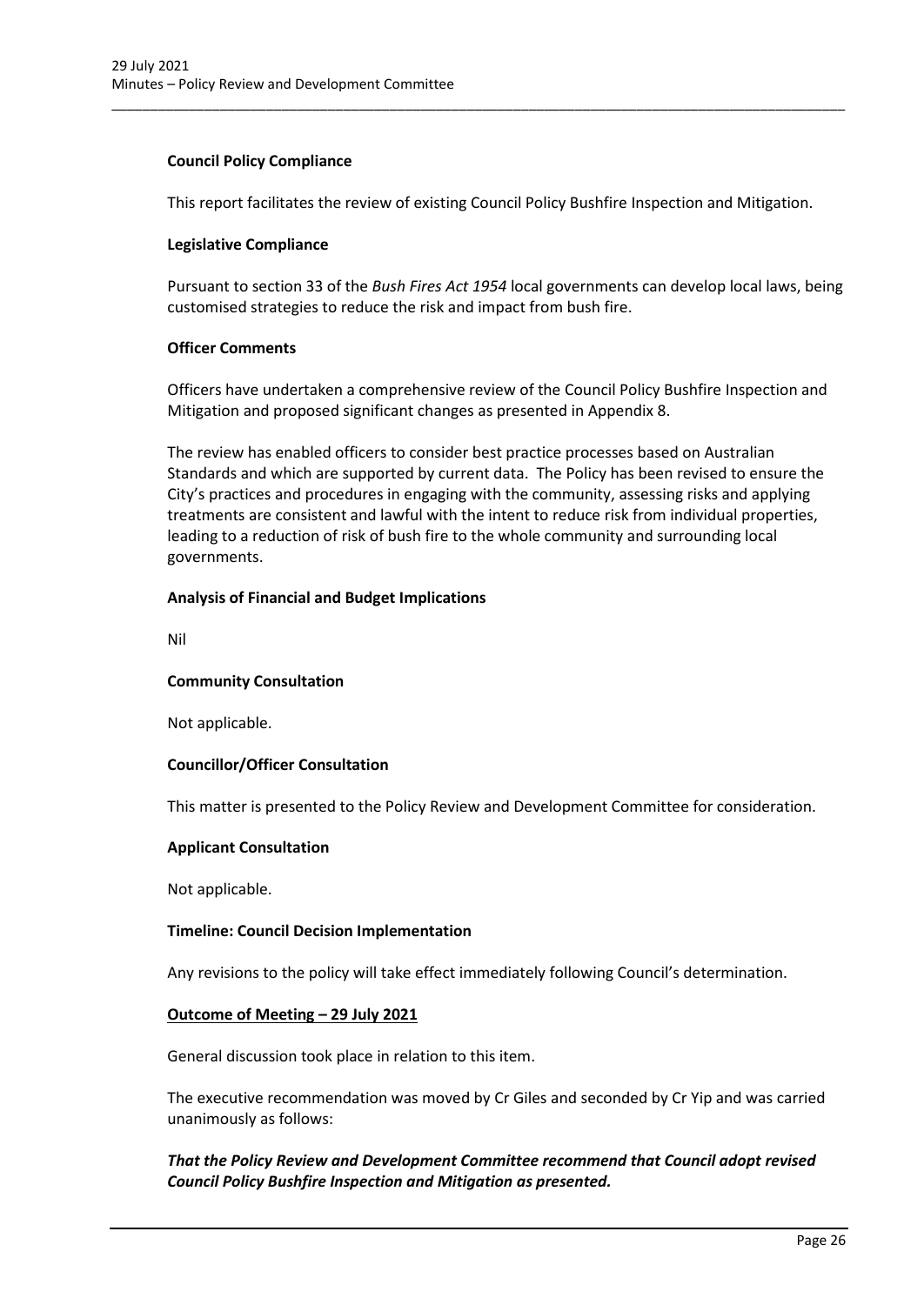# **8.9 Review of Council Policy: Closed Circuit Television System**

| Fine No.                    | COB/306                                                   |  |                             |
|-----------------------------|-----------------------------------------------------------|--|-----------------------------|
| <b>Applicant:</b>           | Internal                                                  |  |                             |
| <b>Responsible Officer:</b> | Mark Allies, Team Leader Rangers and Emergency Management |  |                             |
| <b>Responsible Manager:</b> | Sarah Upton, Manager Community Services                   |  |                             |
| <b>Executive:</b>           | Gary Barbour, Director Sustainable Communities            |  |                             |
| <b>Authority/Discretion</b> | Advocacy                                                  |  | Review                      |
|                             | Executive/Strategic<br>⊠                                  |  | Quasi-Judicial              |
|                             | Legislative                                               |  | <b>Information Purposes</b> |
| <b>Attachments:</b>         | Appendix 9: Closed Circuit Television System CCTV         |  |                             |

<span id="page-27-0"></span>\_\_\_\_\_\_\_\_\_\_\_\_\_\_\_\_\_\_\_\_\_\_\_\_\_\_\_\_\_\_\_\_\_\_\_\_\_\_\_\_\_\_\_\_\_\_\_\_\_\_\_\_\_\_\_\_\_\_\_\_\_\_\_\_\_\_\_\_\_\_\_\_\_\_\_\_\_\_\_\_\_\_\_\_\_\_\_\_\_\_\_\_\_\_\_

# **Summary**

This report is presented to the Policy Review and Development Committee (PRDC) to facilitate a review of current Council Policy Closed Circuit Television System (CCTV).

# **Executive Recommendation**

That the Policy Review and Development Committee recommend that Council adopt revised Council Policy Closed Circuit Television System as presented.

*Voting Requirement: Simple Majority Vote*

# **Strategic Relevance**

| Theme 4:       | Our City                                                                                                                             |
|----------------|--------------------------------------------------------------------------------------------------------------------------------------|
| Goal:          | Civic leadership, partnerships and sound governance in delivering with<br>and for the community.                                     |
| Objective 4.4: | A skilled organisation, which exercise responsible asset stewardship,<br>sound financial management, and exemplary customer service. |

# **Regional Impact Statement**

Not applicable.

# **Background**

This policy was last reviewed by Council on 28 May 2019 and is presented to Council by the PRDC for discussion and review as part of Council's policy review schedule. The purpose of the Policy is to guide and direct the Council regarding its Closed Circuit Television System.

# **Council Policy Compliance**

This report facilitates the review of existing Council Policy Closed Circuit Television System.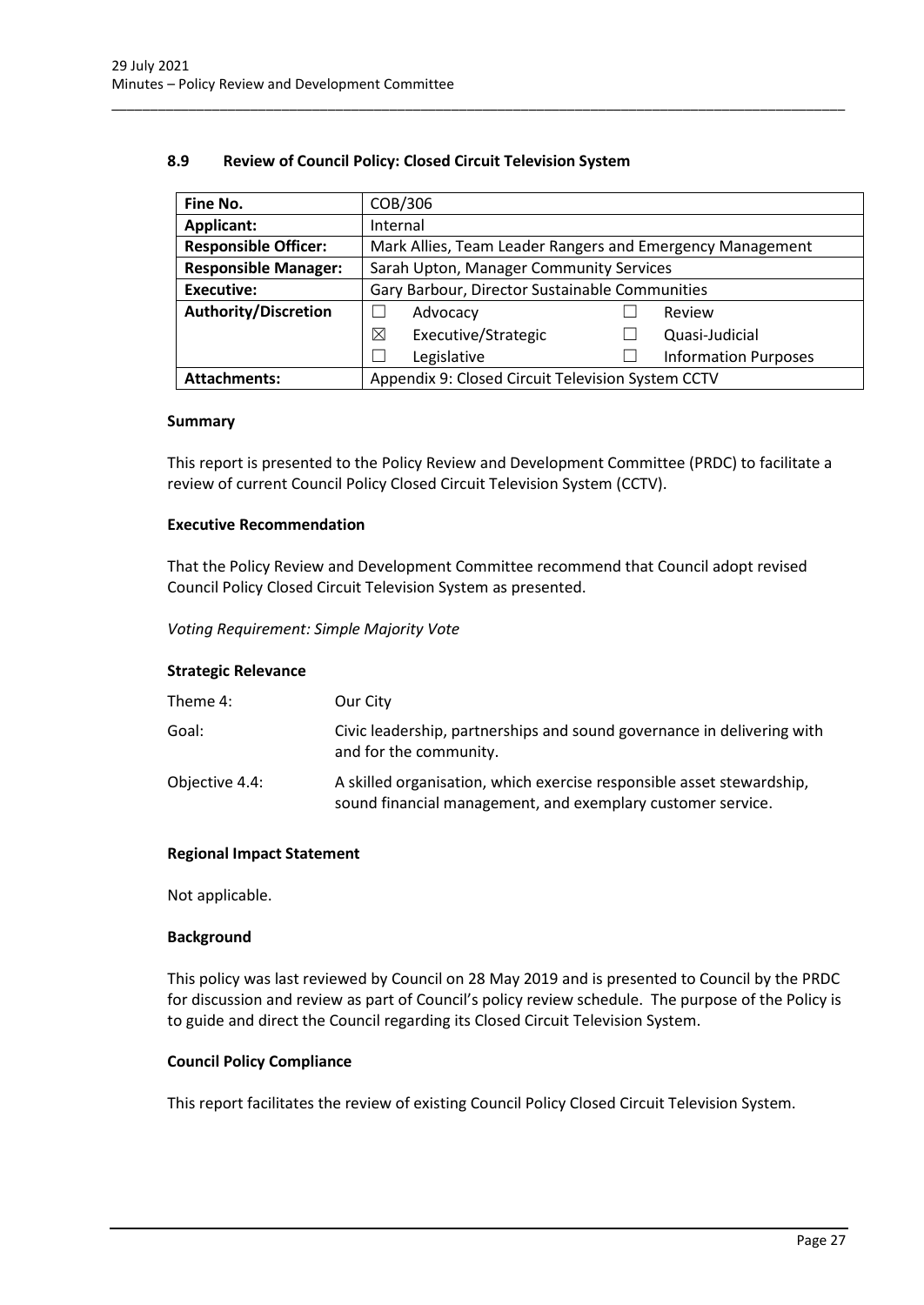# **Legislative Compliance**

The following legislation applies to this Policy:

- *WA Criminal Code Act Compilation Act 1913*
- *Criminal Procedures Act 2004*
- *Freedom of Information Act 1992*
- *State Records Act 2000 and General Disposal Authority 2015*
- *Surveillance Devices Act 1998*

# **Officer Comments**

Officers have undertaken a comprehensive review of the Council Policy Closed Circuit Television System and proposed changes as presented in Appendix 9.

\_\_\_\_\_\_\_\_\_\_\_\_\_\_\_\_\_\_\_\_\_\_\_\_\_\_\_\_\_\_\_\_\_\_\_\_\_\_\_\_\_\_\_\_\_\_\_\_\_\_\_\_\_\_\_\_\_\_\_\_\_\_\_\_\_\_\_\_\_\_\_\_\_\_\_\_\_\_\_\_\_\_\_\_\_\_\_\_\_\_\_\_\_\_\_

The amendments proposed will ensure that the City continues to comply with statutory requirements in regard to the control of, access to, and management of data pertaining to the City's Closed Circuit Television System.

# **Analysis of Financial and Budget Implications**

Nil

#### **Community Consultation**

Not applicable.

# **Councillor/Officer Consultation**

This matter is presented to the Policy Review and Development Committee for consideration.

# **Applicant Consultation**

Not applicable.

# **Timeline: Council Decision Implementation**

Any revisions to the policy will take effect immediately following Council's determination.

# **Outcome of Meeting – 29 July 2021**

General discussion took place in relation to this item.

The executive recommendation was moved by Cr Yip and seconded by Cr Giles and was carried unanimously as follows:

*That the Policy Review and Development Committee recommend that Council adopt revised Council Policy Closed Circuit Television System as presented.*